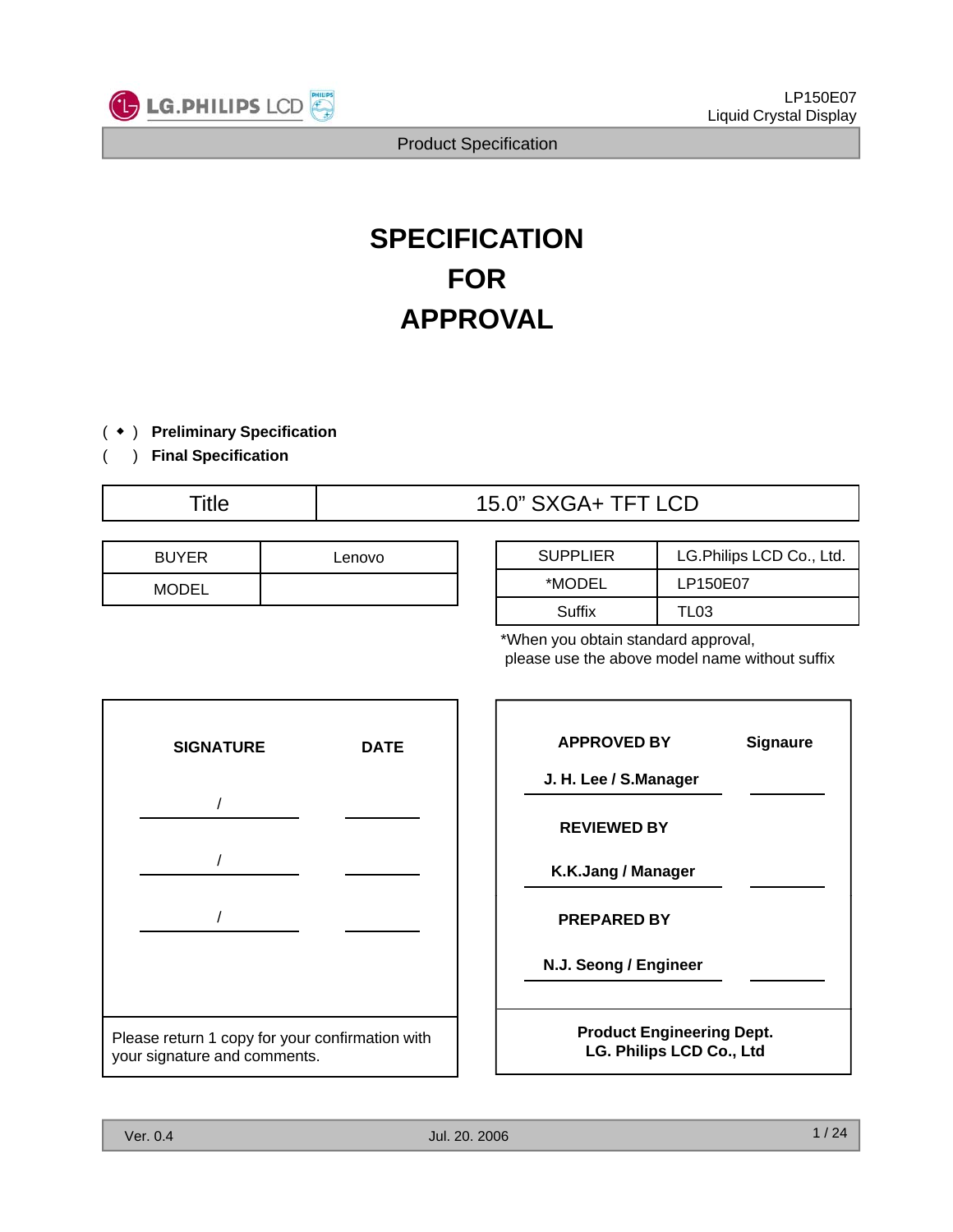

## **Contents**

| <b>No</b> | <b>ITEM</b>                       | Page           |
|-----------|-----------------------------------|----------------|
|           | <b>COVER</b>                      | $\mathbf{1}$   |
|           | <b>CONTENTS</b>                   | $\overline{c}$ |
|           | <b>RECORD OF REVISIONS</b>        | 3              |
| 1         | <b>GENERAL DESCRIPTION</b>        | 4              |
| 2         | ABSOLUTE MAXIMUM RATINGS          | 5              |
| 3         | ELECTRICAL SPECIFICATIONS         |                |
| $3 - 1$   | ELECTRICAL CHARACTREISTICS        | 6              |
| $3 - 2$   | <b>INTERFACE CONNECTIONS</b>      | 7              |
| $3-3$     | SIGNAL TIMING SPECIFICATIONS      | 9              |
| $3 - 4$   | SIGNAL TIMING WAVEFORMS           | 9              |
| $3-5$     | <b>COLOR INPUT DATA REFERNECE</b> | 10             |
| $3-6$     | POWER SEQUENCE                    | 11             |
| 4         | OPTICAL SFECIFICATIONS            | 12             |
| 5         | MECHANICAL CHARACTERISTICS        | 16             |
| 6         | RELIABLITY                        | 20             |
| 7         | INTERNATIONAL STANDARDS           |                |
| $7 - 1$   | <b>SAFETY</b>                     | 21             |
| $7 - 2$   | <b>EMC</b>                        | 21             |
| 8         | <b>PACKING</b>                    |                |
| $8 - 1$   | DESIGNATION OF LOT MARK           | 22             |
| $8 - 2$   | <b>PACKING FORM</b>               | 22             |
| 9         | <b>PRECAUTIONS</b>                | 23             |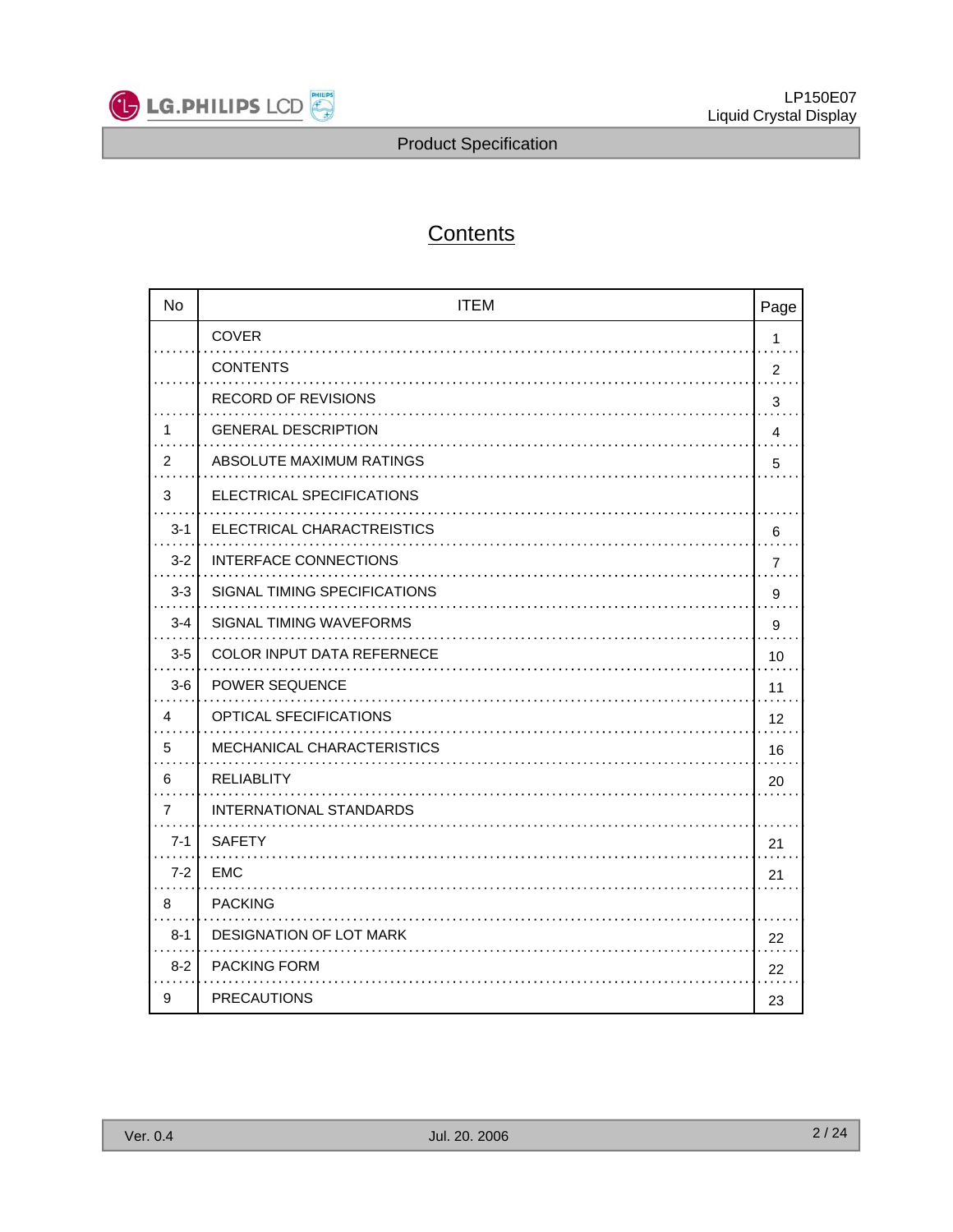

## **RECORD OF REVISIONS**

| Revision No | <b>Revision Date</b> | Page           | Description                                                      | Note |
|-------------|----------------------|----------------|------------------------------------------------------------------|------|
| 0.0         | Nov 01 2005          |                | <b>First Draft</b>                                               |      |
| 0.1         | Feb 09 2006          | p 12           | Change of Contrast Ratio                                         |      |
|             |                      |                | $-200:1$ (min) $\rightarrow 200:1$ (min), 300:1(typ)             |      |
|             |                      | p 12           | Change of Viewing Angle (Up/Down)                                |      |
|             |                      |                | - 45/45/15/35 (typ) $\rightarrow$ 45/45/20/40 (typ)              |      |
|             |                      | P16~17         | Change of Outline Dimension                                      |      |
|             |                      |                | $-317.2(H) \times 241.4(V) \rightarrow 317.3(H) \times 241.4(V)$ |      |
|             |                      | p 19           | Update specification of side mounting screw                      |      |
|             |                      |                | - Screw Torque : 2.3~2.5kgf cm → 2.5kgf cm (max)                 |      |
|             |                      |                | - Screw Length: 2.5 (max), 2.3 (min)                             |      |
| 0.2         | Feb 24 2006          | p 4            | Add the typical weight                                           |      |
|             |                      |                | - 535g (max) $\rightarrow$ 520g (typ) 535 (max)                  |      |
| 0.3         | Feb 28 2006          | p <sub>6</sub> | Change of Lamp operating voltage                                 |      |
|             |                      | p 17           | Specify the CCFL exit position                                   |      |
| 0.4         | Jul 20 2006          | p18            | Adding Pet PAD near the User Connector(Rear View Schematic)      |      |
|             |                      |                |                                                                  |      |
|             |                      |                |                                                                  |      |
|             |                      |                |                                                                  |      |
|             |                      |                |                                                                  |      |
|             |                      |                |                                                                  |      |
|             |                      |                |                                                                  |      |
|             |                      |                |                                                                  |      |
|             |                      |                |                                                                  |      |
|             |                      |                |                                                                  |      |
|             |                      |                |                                                                  |      |
|             |                      |                |                                                                  |      |
|             |                      |                |                                                                  |      |
|             |                      |                |                                                                  |      |
|             |                      |                |                                                                  |      |
|             |                      |                |                                                                  |      |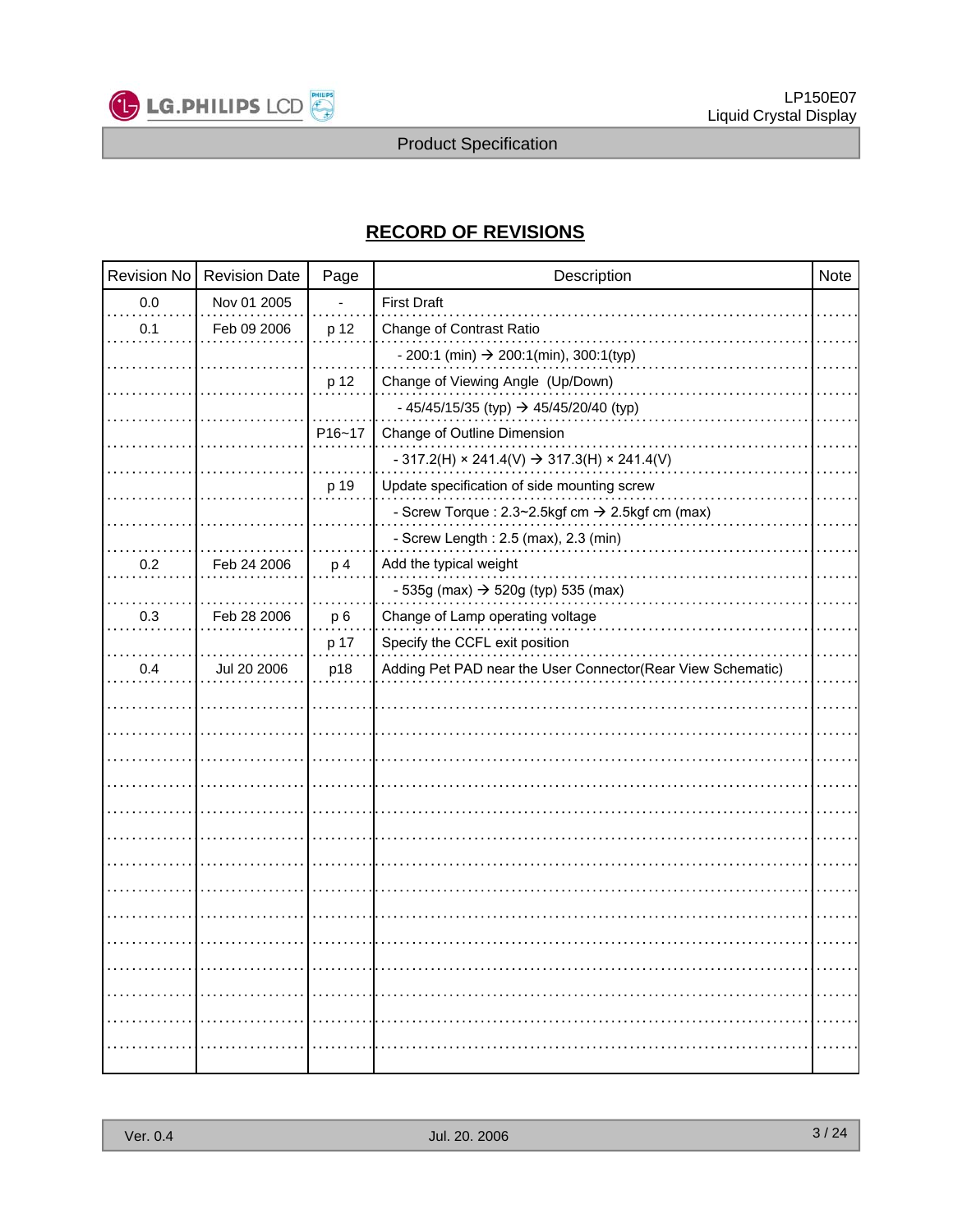

## **1. General Description**

The LP150E07 is a Color Active Matrix Liquid Crystal Display with an integral Cold Cathode Fluorescent Lamp (CCFL) backlight system. The matrix employs a-Si Thin Film Transistor as the active element. It is a transmissive type display operating in the normally white mode. This TFT-LCD has 15.0 inches diagonally measured active display area with SXGA+ resolution(1050 vertical by 1400 horizontal pixel array). Each pixel is divided into Red, Green and Blue sub-pixels or dots which are arranged in vertical stripes. Gray scale or the brightness of the sub-pixel color is determined with a 6-bit gray scale signal for each dot, thus, presenting a palette of more than 262,144 colors.

The LP150E07 has been designed to apply the interface method that enables low power, high speed, low EMI.

The LP150E07 is intended to support applications where thin thickness, low power are critical factors and graphic displays are important. In combination with the vertical arrangement of the sub-pixels, the LP150E07 characteristics provide an excellent flat display for office automation products such as Notebook PC.



## **General Features**

| Active Screen Size            | 15.0 inches (38. 1cm) diagonal                                |
|-------------------------------|---------------------------------------------------------------|
| Outline Dimension             | $317.3(H) \times 241.4(V) \times 6.0(D)$ mm (Max.)            |
| Pixel Pitch                   | $0.2175$ mm $\times$ 0.2175 mm                                |
| <b>Pixel Format</b>           | 1400 horiz. By 1050 vert. Pixels RGB strip arrangement        |
| Color Depth                   | 6-bit. 262.144 colors                                         |
| Luminance, White              | 200cd/m <sup>2</sup> (Tpy.), 170 cd/m <sup>2</sup> (Min.), 1p |
| <b>Power Consumption</b>      | Total 5.6 W (Typ.) (1.6W Logic / 4.0W Backlight)              |
| Weight                        | 520g (Typ.) 535g (Max)                                        |
| <b>Display Operating Mode</b> | Transmissive mode, normally white                             |
| Surface Treatment             | Hard coating (3H) Maker: Nitto Denco ARC150T                  |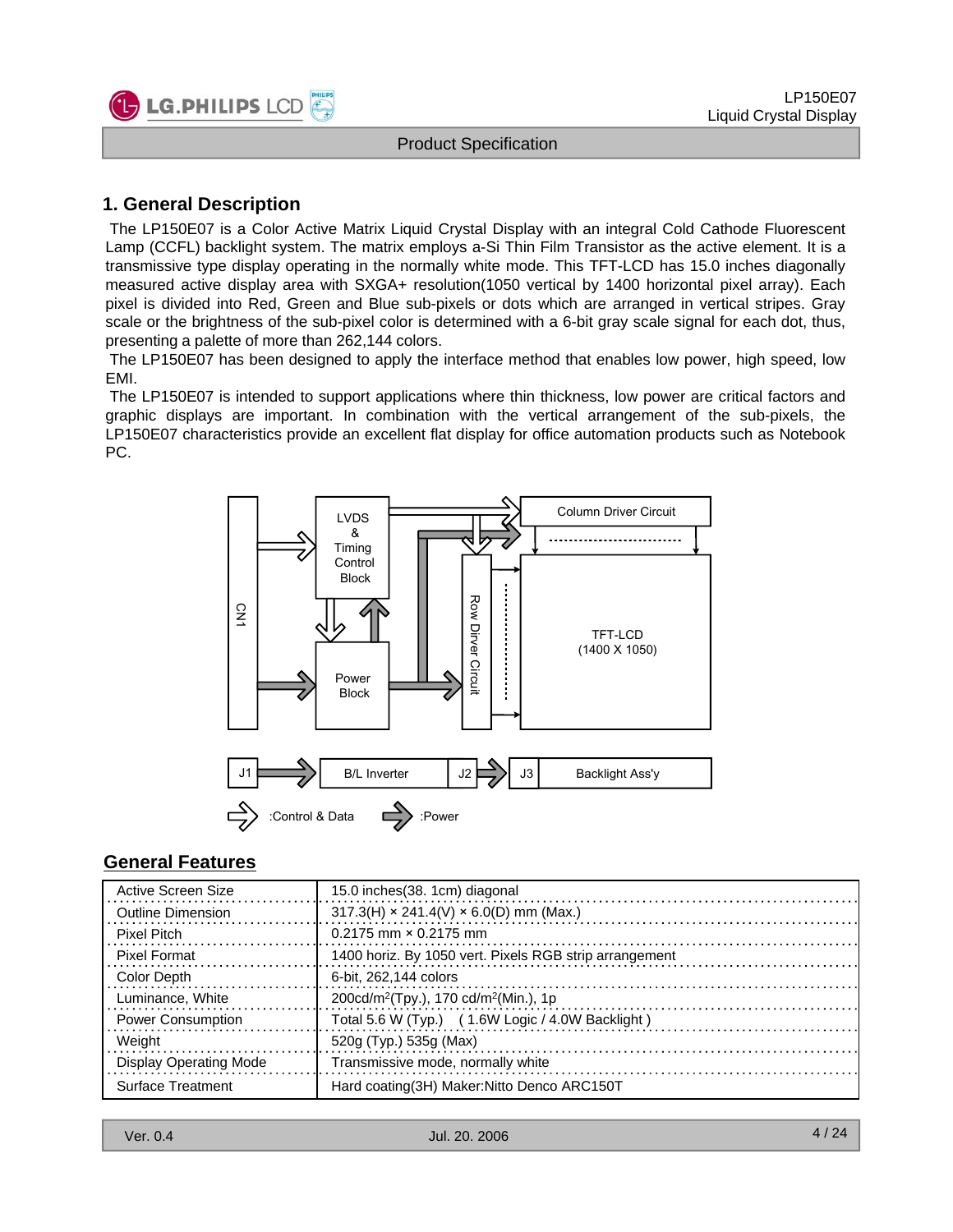

## **2. Absolute Maximum Ratings**

The following are maximum values which, if exceeded, may cause faulty operation or damage to the unit.

| Parameter                         |            |        | Values | Units | <b>Notes</b>            |  |  |
|-----------------------------------|------------|--------|--------|-------|-------------------------|--|--|
|                                   | Symbol     | Min    | Max    |       |                         |  |  |
| Power Input Voltage               | VCC.       | $-0.3$ | 4.0    | Vdc   | at $25 \pm 5^{\circ}$ C |  |  |
| <b>Operating Temperature</b>      | Тор        |        | 50     | ം     |                         |  |  |
| Storage Temperature               | Tst        | $-20$  | 60     | ം     |                         |  |  |
| <b>Operating Ambient Humidity</b> | <b>HOP</b> | 10     | 90     | %RH   |                         |  |  |
| <b>Storage Humidity</b><br>Hst    |            | 10     | 90     | %RH   |                         |  |  |

#### **Table 1. ABSOLUTE MAXIMUM RATINGS**

Note : 1. Temperature and relative humidity range are shown in the figure below. Wet bulb temperature should be 39°C Max, and no condensation of water.

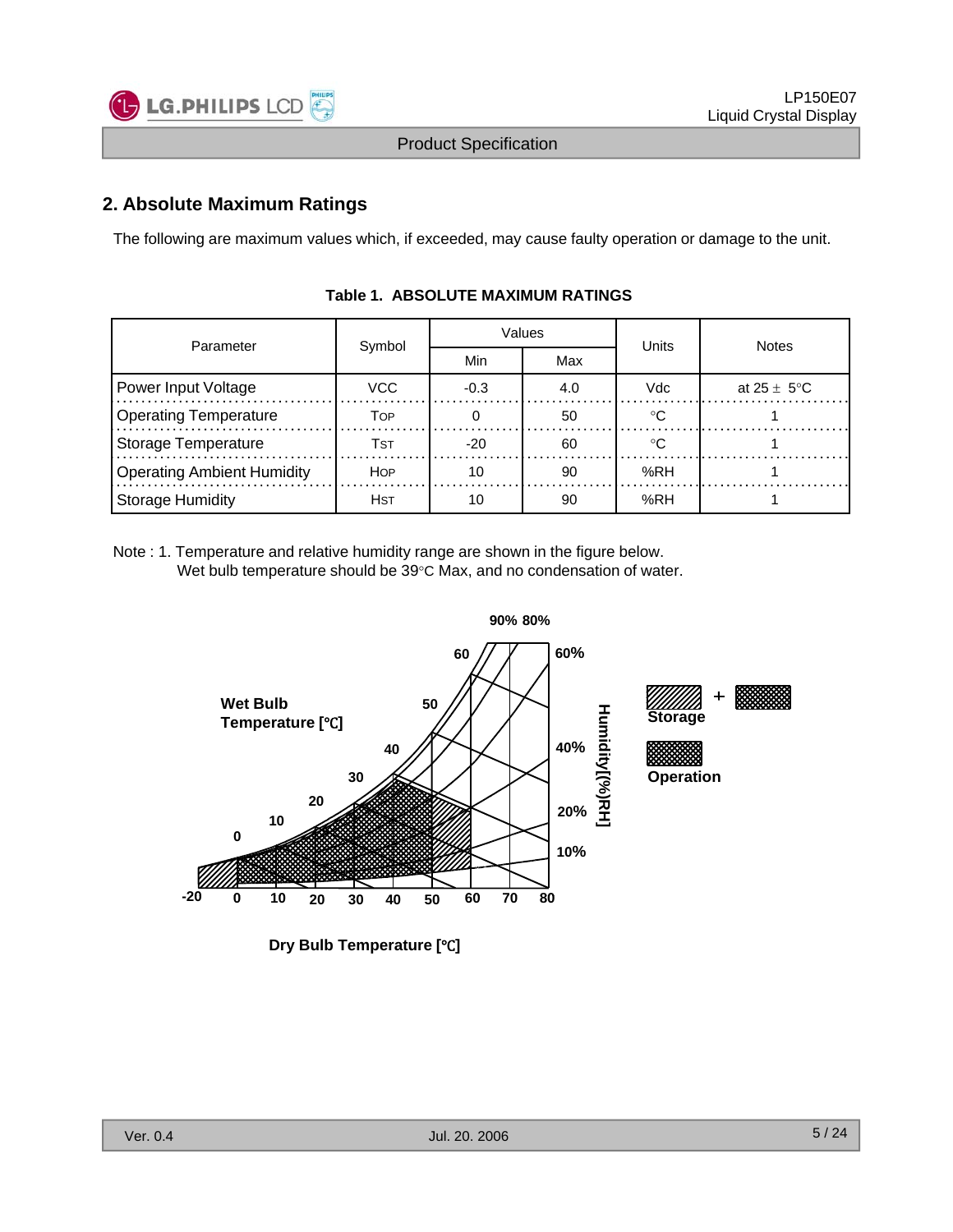

### **3. Electrical Specifications**

#### **3-1. Electrical Characteristics**

The LP150E07 requires two power inputs. One is employed to power the LCD electronics and to drive the TFT array and liquid crystal. The second input which powers the CCFL, is typically generated by an inverter. The inverter is an external unit to the LCD.

| Parameter                                     | Symbol                  |        | Unit | <b>Notes</b> |                  |   |
|-----------------------------------------------|-------------------------|--------|------|--------------|------------------|---|
|                                               |                         | Min    | Typ  | Max          |                  |   |
| MODULE:                                       |                         |        |      |              |                  |   |
| Power Supply Input Voltage                    | <b>VCC</b>              | 3.0    | 3.3  | 3.6          | Vdc              |   |
| Power Supply Input Current<br>Window XP Bliss | $I_{\rm CC}$            |        | 480  | 552          | mA               |   |
| Mosaic                                        |                         |        | 420  | 483          | mA               |   |
| Power Consumption<br>Window XP Bliss          | P <sub>C</sub>          |        | 1.6  | 2.0          | Watt             |   |
| Differential Impedance                        | Zm                      | 90     | 100  | 110          | ohm              | 2 |
| LAMP:                                         |                         |        |      |              |                  |   |
| <b>Operating Voltage</b>                      | $V_{BL}$                | 648    | 665  | 805          | $V_{RMS}$        | 3 |
| <b>Operating Current</b>                      | l <sub>BL</sub>         | 3.0    | 6.0  | 6.5          | $mA_{RMS}$       |   |
| <b>Established Starting Voltage</b>           | Vs                      |        |      |              |                  | 4 |
| at 25 $\degree$ C                             |                         |        |      | 1165         | V <sub>RMS</sub> |   |
| $0^{\circ}$ C<br>at                           |                         |        |      | 1400         | V <sub>RMS</sub> |   |
| <b>Operating Frequency</b>                    | $f_{BL}$                | 50     | 65   | 80           | kHz              | 5 |
| <b>Discharge Stabilization Time</b>           | $\mathsf{T}_\mathsf{S}$ |        |      | 3            | Min              | 7 |
| <b>Power Consumption</b>                      | $P_{BL}$                |        | 4.0  | 4.4          | Watt             | 8 |
| Life Time                                     |                         | 10,000 |      |              | <b>Hrs</b>       | 9 |

#### **Table 2. ELECTRICAL CHARACTERISTICS**

Note : The design of the inverter must have specifications for the lamp in LCD Assembly.

- The performance of the Lamp in LCM, for example life time or brightness, is extremely influenced by the characteristics of the DC-AC inverter. So all the parameters of an inverter should be carefully designed so as not to produce too much leakage current from high-voltage output of the inverter. When you design or order the inverter, please make sure unwanted lighting caused by the mismatch of the lamp and the inverter(no lighting, flicker, etc) never occurs. When you confirm it, the LCD – Assembly should be operated in the same condition as installed in you instrument.
- 1. The specified current and power consumption are under the VCC=3.3V,  $25^{\circ}$ C,  $f_v=60$ Hz condition whereas Windows XP Bliss pattern is displayed and  $f_V$  is the frame frequency.



**< Windows xp Bliss pattern >**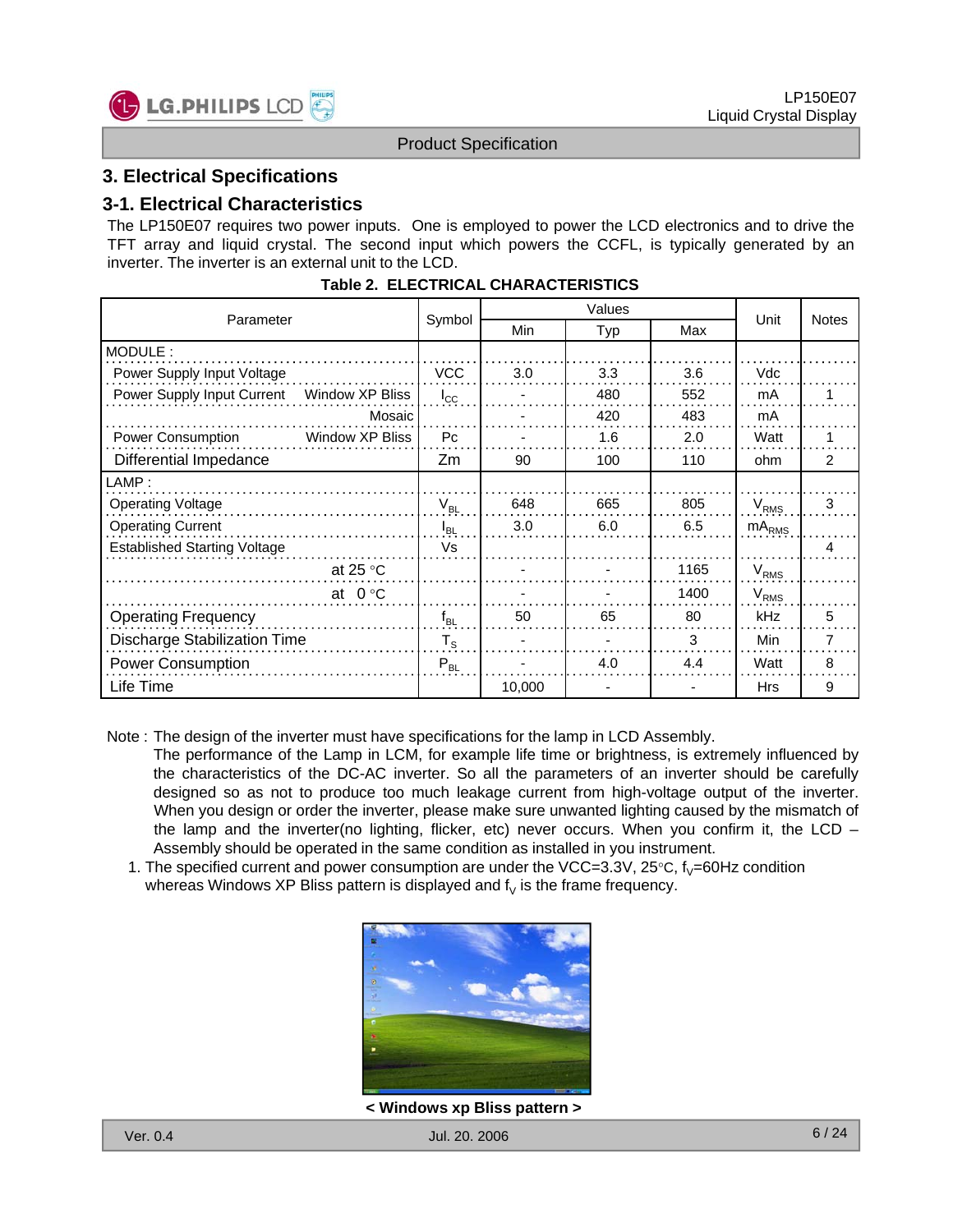

- 2. This impedance value is needed to proper display and measured from LVDS  $T_x$  to the mating connector.
- 3. The variance of the voltage is  $\pm$  10%.
- 4. FOS, and reliability test condition is at 6.0mA
- 5. The voltage above  $V_s$  should be applied to the lamps for more than 1 second for start-up. Otherwise, the lamps may not be turned on. The used lamp current is the lamp typical current.
- 6. The output of the inverter must have symmetrical(negative and positive) voltage waveform and symmetrical current waveform. (Unsymmetrical ratio is less than 10%) Please do not use the inverter which has unsymmetrical voltage and unsymmetrical current and spike wave. Lamp frequency may produce interface with horizontal synchronous frequency and as a result this may cause beat on the display. Therefore lamp frequency shall be as away possible from the horizontal synchronous frequency and from its harmonics in order to prevent interference.
- 7. Let's define the brightness of the lamp after being lighted for 5 minutes as 100%.  $T<sub>S</sub>$  is the time required for the brightness of the center of the lamp to be not less than 95%.
- 8. The lamp power consumption shown above does not include loss of external inverter. The used lamp current is the lamp typical current.
- 9. The life is determined as the time at which brightness of the lamp is 50% compared to that of initial value at the maximum lamp current(6.0<sub>mA<sub>RMS</sub>) on condition of continuous operating at  $25 \pm 2^{\circ}$ C</sub>
- 10. Requirements for a system inverter design, which is intended to have a better display performance, a better power efficiency and a more reliable lamp, are following.
	- It shall help increase the lamp lifetime and reduce leakage current.
		- a. The asymmetry rate of the inverter waveform should be less than 10%.
		- b. The distortion rate of the waveform should be within  $\sqrt{2} \pm 10\%$ .
		- \* Inverter output waveform had better be more similar to ideal sine wave.



※ Do not attach a conducting tape to lamp connecting wire.

If the lamp wire attach to a conducting tape, TFT-LCD Module has a low luminance and the inverter has abnormal action. Because leakage current is occurred between lamp wire and conducting tape.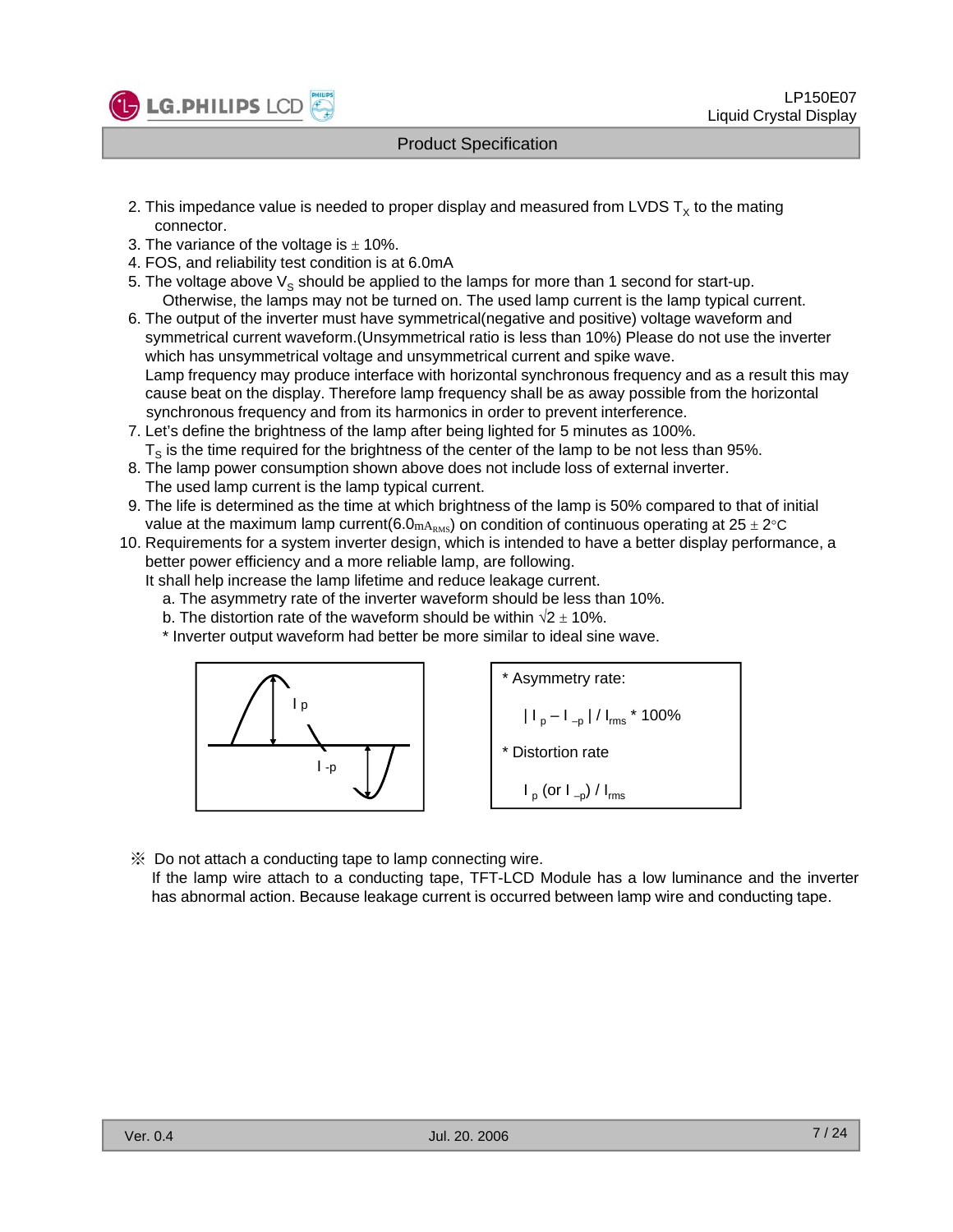

## **3-2. Interface Connections**

The interface connections are compatible with ISP (Industry Standard Panels) 15.0" Mounting and Top Level Interface Requirements (Version2, June,2000) defined by SPWG (Standard Panels Working Group). This LCD employs two interface connections, a 30 pin connector is used for the module electronics and the other connector is used for the integral backlight system.

The electronics interface connector is a model GT101-30S-HR11 manufactured by LG Cable. The pin configuration for the connector is shown in the table below.

| Pin                      | Symbol                            | Description                                                                                         | <b>Notes</b>                            |
|--------------------------|-----------------------------------|-----------------------------------------------------------------------------------------------------|-----------------------------------------|
| $\overline{1}$           | <b>VSS</b>                        | Ground                                                                                              |                                         |
|                          | <b>VCC</b>                        | Power Supply, 3.3V Typ.                                                                             |                                         |
| $\frac{2}{3}$ .          | <b>VCC</b>                        | Power Supply, 3.3V Typ.                                                                             |                                         |
| $\overline{4}$           | VEDID                             | for V <sub>EDID</sub><br>.                                                                          |                                         |
| $\overline{5}$           | <b>NC</b>                         | For supplier test point                                                                             |                                         |
| $6 \frac{1}{2}$          | <b>CIKEDID</b>                    | for CIK <sub>EDID</sub>                                                                             | 1, Interface chips                      |
| $\overline{7}$           | <b>DATAEDID</b>                   | for Data $_{EDID}$                                                                                  | 1.1 LCD : KZ4E064R11(LCD Controller)    |
| $\boldsymbol{8}$         | $Odd_R_{\text{IN}}0$ -            | -LVDS differential data (odd pixels R0-R5, G0)                                                      | including LVDS Receiver                 |
| $\overline{9}$ .         | Odd_ $R_{IN}$ 0+                  | +LVDS differential data (odd pixels R0-R5, G0)                                                      | 1.2 System: THC63LVDF823A or equivalent |
| 10                       | <b>VSS</b>                        | Ground                                                                                              | * Pin to Pin compatible with TI LVDS    |
| 11                       | $Odd_R_{\text{IN}}1$ -            | -LVDS differential data (odd pixels G1-G5, B0-B1)                                                   | 2. Connector                            |
| $\frac{12}{13}$          | Odd_ $R_{IN}$ 1+                  | +LVDS differential data (odd pixels G1-G5, B0-B1)                                                   | 2.1 LCD<br>: FI-XB30SR-HF11, JAE or     |
|                          | <b>VSS</b>                        | Ground                                                                                              | equivalent.                             |
|                          | $Odd_R_{IN}2$ -                   | -LVDS differential data (odd pixels B2-B5, HS, VS, DE)                                              | 2.2 Mating: FI-X30M or equivalent.      |
| $\frac{14}{15}$          | Odd_ $R_{IN}2+$ ]                 | +LVDS differential data (odd pixels B2-B5, HS, VS, DE)                                              | 2.3 Connector pin arrangement           |
| 16                       | <b>VSS</b>                        | Ground                                                                                              |                                         |
| 17                       | Odd_Clk <sub>IN</sub> -           | -LVDS differential clock (odd pixels)                                                               |                                         |
| $\frac{18}{19}$          | $Odd$ $Clk_{IN}+$                 | +LVDS differential clock(odd pixels)                                                                |                                         |
|                          | VSS <sup>1</sup>                  | Ground                                                                                              | 30                                      |
|                          |                                   | Even_R <sub>IN</sub> 0-   -LVDS differential data (even pixels R0-R5, G0)                           |                                         |
|                          | $Even_R_{\text{IN}}0+$            | +LVDS differential data (even pixels R0-R5, G0)                                                     |                                         |
|                          | <b>VSS</b>                        | Ground                                                                                              |                                         |
| 20:21:22:33:41:25:26:27: | Even <sub>_R<sub>IN</sub>1-</sub> | -LVDS differential data (even pixels G1-G5, B0-B1)                                                  |                                         |
|                          | $Even_Rw1+$                       | +LVDS differential data (even pixels G1-G5, B0-B1)                                                  |                                         |
|                          | <b>VSS</b>                        | Ground                                                                                              |                                         |
|                          |                                   | Even_R <sub>IN</sub> 2-1-LVDS differential data (even pixels B2-B5, HS, VS, DE)                     |                                         |
|                          |                                   | Even_R <sub>IN</sub> 2+ <sup>1</sup> +LVDS differential data (even pixels B2-B5, HS, VS, DE)        |                                         |
| 28                       | VSS <sup>®</sup>                  | Ground                                                                                              |                                         |
| 29                       | Even_Clk <sub>IN</sub> -          | -LVDS differential clock (even pixels)                                                              |                                         |
| 30                       | Even_Clk <sub>IN</sub> +          | +LVDS differential clock (even pixels)                                                              |                                         |
|                          |                                   | Note: All GND(ground) pins should be connected together and to GND which should also be connected t |                                         |

#### **Table 3. MODULE CONNECTOR PIN CONFIGURATION (CN1)**

Note: All GND(ground) pins should be connected together and to GND which should also be connected to the LCD's metal frame. All VCC (power input) pins should be connected together.

The backlight interface connector is a model BHSR-02VS-1, manufactured by JST or Compatible. The mating connector part number is SM02B-BHSS-1 or equivalent.

| Pin | Svmbol | <b>Description</b>                        | <b>Notes</b> |
|-----|--------|-------------------------------------------|--------------|
|     | H٧     | Power supply for lamp (High voltage side) |              |
|     | LV     | Power supply for lamp (Low voltage side)  |              |

#### **Table 4. BACKLIGHT CONNECTOR PIN CONFIGURATION (J1)**

Notes : 1. The high voltage side terminal is colored pink and the low voltage side terminal is Green.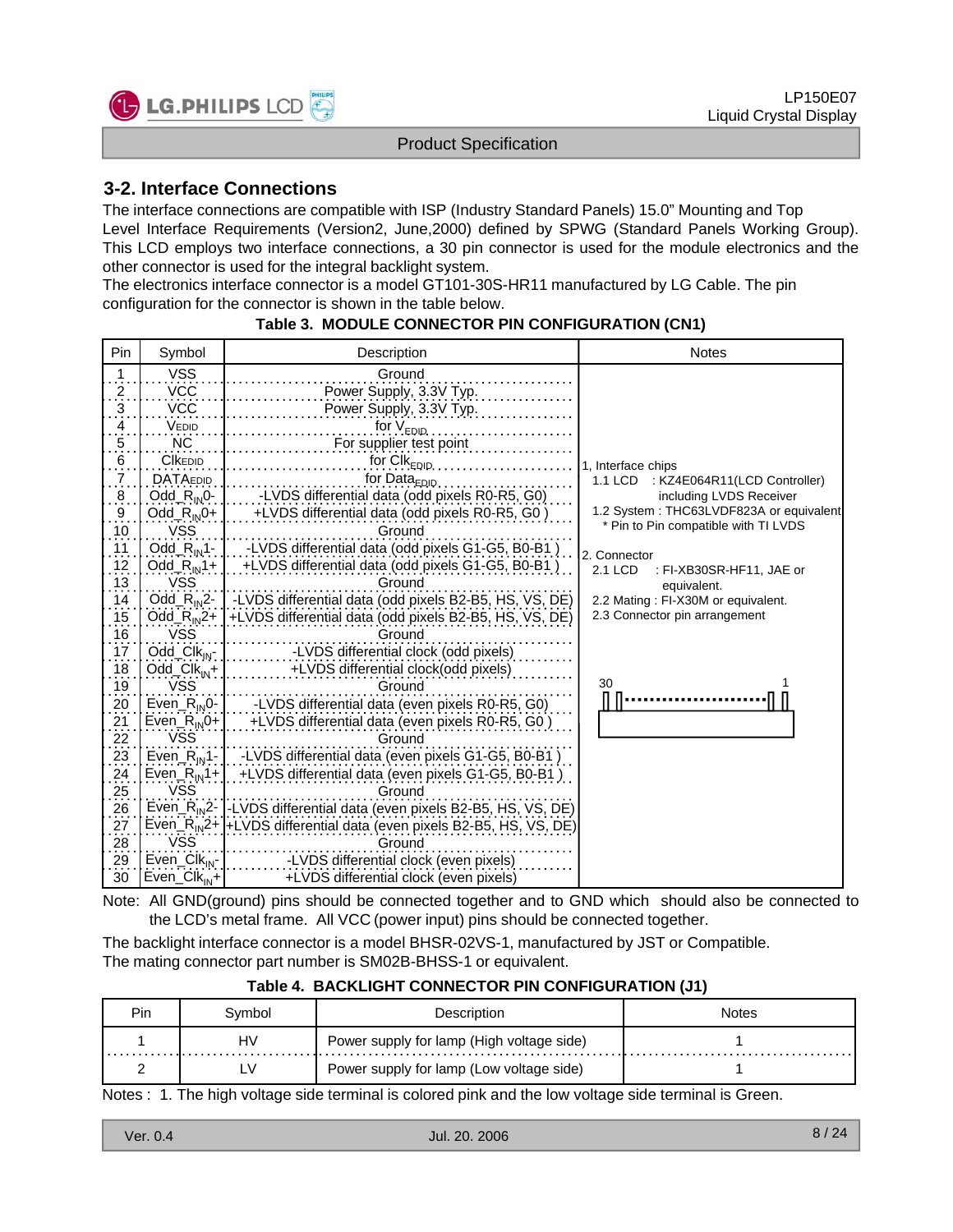

## **3-3. Signal Timing Specifications**

This is the signal timing required at the input of the User connector. All of the interface signal timing should be satisfied with the following specifications and specifications of LVDS Tx/Rx for it's proper operation.

|                                          | <b>ITEM</b>                   | <b>SYMBOL</b>    | <b>MIN</b>     | <b>TYP</b> | <b>MAX</b> | <b>UNIT</b> | <b>NOTES</b> |
|------------------------------------------|-------------------------------|------------------|----------------|------------|------------|-------------|--------------|
| <b>Dclk</b>                              | Frequency                     |                  | 36             | 54         | 54.5       | <b>MHz</b>  |              |
|                                          | Period                        | $t_{HP}$         | 732            | 800        | 848        |             |              |
| Hsync<br>Vsync<br>DE<br>(Data<br>Enable) | Width                         | $t_{WH}$         | 8              | ۰          | -          | $t_{CLK}$   |              |
|                                          | Period                        | $t_{\rm VP}$     | 1060           | 1125       | 1150       | $t_{HP}$    |              |
|                                          | Frequency                     | $f_V$            | 40             | 60         |            | Hz          | 1)           |
|                                          | Width                         | $t_{\rm WV}$     | $\overline{2}$ | ۰          | -          | $t_{HP}$    |              |
|                                          | Horizontal Valid              | $t_{\text{HV}}$  | 700            | 700        | 700        |             |              |
|                                          | <b>Horizontal Back Porch</b>  | $t_{\sf HBP}$    | 8              |            | ٠          |             |              |
|                                          | <b>Horizontal Front Porch</b> | $t_{\text{HFP}}$ | 8              |            |            | $t_{CLK}$   |              |
|                                          | <b>Vertical Valid</b>         | $t_{VV}$         | 1050           | 1050       | 1050       |             |              |
|                                          | <b>Vertical Back Porch</b>    | $t_{\rm VBP}$    | 3              | ۰          | ٠          | $t_{HP}$    |              |
|                                          | <b>Vertical Front Porch</b>   | $t_{\sf VFP}$    | 1              | ۰          | -          |             |              |

#### **Table 5. Timing Table**

1) 60 at Normal mode, 50,40 at Power save mode. Don't care Flicker level.

## **3-4. Signal Timing Waveforms**

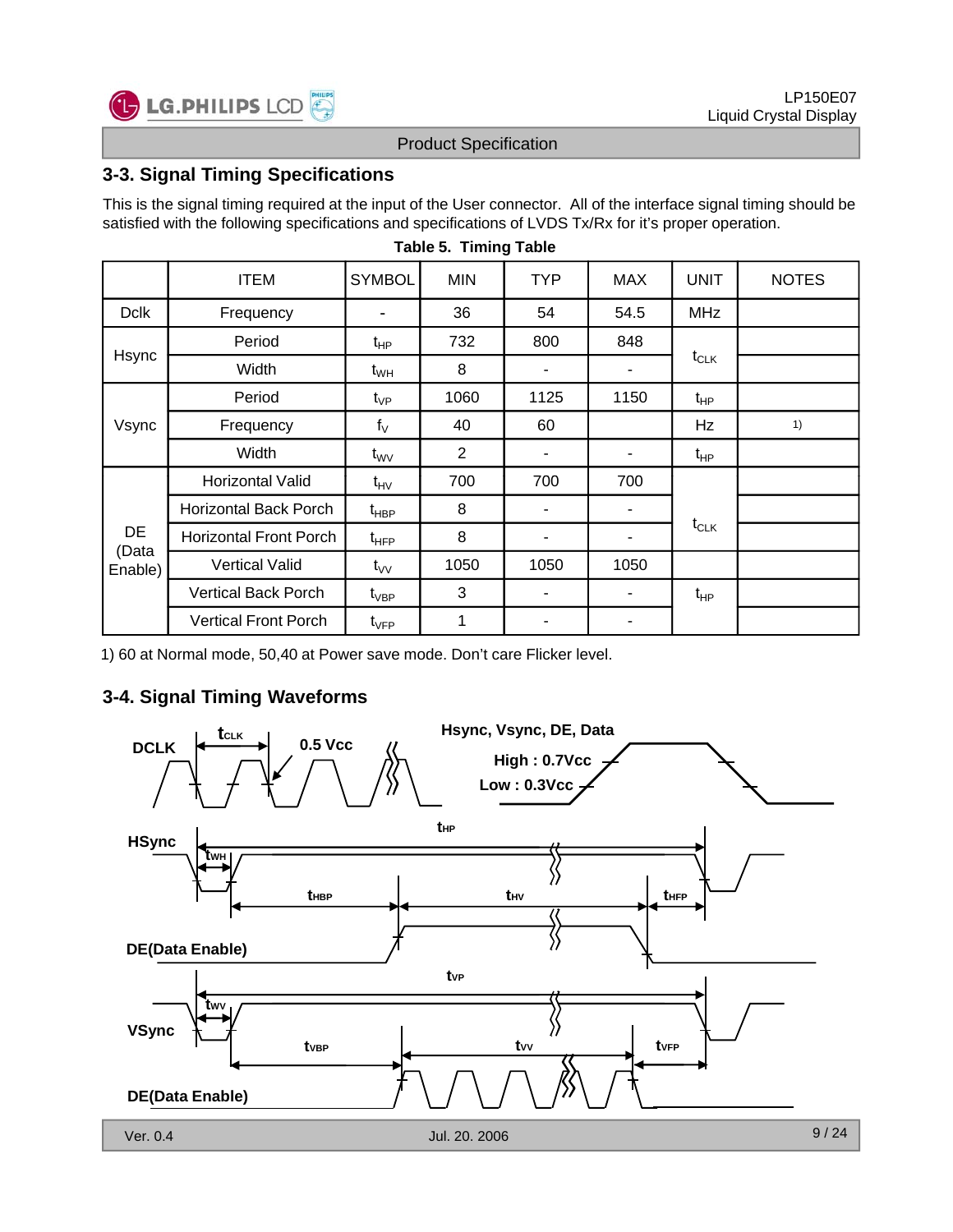

## **3-5. Color Input Data Reference**

The brightness of each primary color (red,green and blue) is based on the 6-bit gray scale data input for the color ; the higher the binary input, the brighter the color. The table below provides a reference for color versus data input.

|              |                   |                | Input Color Data |                |                |                |                 |                 |              |                |                |              |                |                |           |              |              |              |             |
|--------------|-------------------|----------------|------------------|----------------|----------------|----------------|-----------------|-----------------|--------------|----------------|----------------|--------------|----------------|----------------|-----------|--------------|--------------|--------------|-------------|
|              | Color             |                |                  |                | <b>RED</b>     |                |                 |                 |              | <b>GREEN</b>   |                |              |                |                |           |              | <b>BLUE</b>  |              |             |
|              |                   | <b>MSB</b>     |                  |                |                |                | LSB             | <b>MSB</b>      |              |                |                |              | LSB MSB        |                |           |              |              |              | <b>LSB</b>  |
|              |                   | R <sub>5</sub> | <b>R4</b>        | R <sub>3</sub> | R <sub>2</sub> | R <sub>1</sub> | R <sub>0</sub>  | G <sub>5</sub>  | G 4          | G <sub>3</sub> | G <sub>2</sub> | G 1          | G <sub>0</sub> | <b>B</b> 5     | <b>B4</b> | <b>B3</b>    | <b>B2</b>    | <b>B</b> 1   | <b>B</b> 0  |
|              | <b>Black</b>      | 0              | $\mathbf 0$      | 0              | 0              | $\pmb{0}$      | $\mathbf 0$     | $\mathbf 0$     | $\pmb{0}$    | $\pmb{0}$      | 0              | 0            | $\mathbf 0$    | $\pmb{0}$      | 0         | $\mathbf 0$  | $\mathbf 0$  | $\pmb{0}$    | $\mathbf 0$ |
|              | Red               | 1              | $\mathbf{1}$     | $\mathbf{1}$   | $\mathbf{1}$   | $\mathbf{1}$   | 1               | $\mathbf 0$     | $\mathbf 0$  | $\pmb{0}$      | 0              | 0            | $\Omega$       | $\overline{0}$ | 0         | 0            | $\mathbf 0$  | $\pmb{0}$    | $\Omega$    |
|              | Green             | 0              | 0                | 0              | 0              | 0              | 0               | 1               | 1            | 1              | 1              | 1            | 1              | 0              | 0         | $\Omega$     | 0            | 0            | $\Omega$    |
| <b>Basic</b> | <b>Blue</b>       | 0              | $\mathbf 0$      | 0              | 0              | 0              | 0               | $\mathbf 0$     | $\mathbf 0$  | $\mathbf 0$    | 0              | 0            | $\Omega$       | $\mathbf 1$    | 1         | 1            | 1            | $\mathbf{1}$ | 1           |
| Color        | Cyan              | 0              | 0                | 0              | 0              | $\pmb{0}$      |                 | 011             | 1            | 1              | 1              | 1            | 1              |                | 1         |              | 1            | 1            |             |
|              | Magenta           | 1              | 1                | 1              | 1              | 1              | 1               | 0               | 0            | $\mathbf 0$    | 0              | 0            | 0              | -1             | 1         | 1            | 1            | $\mathbf{1}$ | 1           |
|              | Yellow            | 1              | $\mathbf{1}$     | 1              | 1              | $\mathbf{1}$   | 1               | 1               | 1            | $\mathbf{1}$   | $\mathbf{1}$   | 1            | 1              | $\overline{0}$ | 0         | 0            | $\mathbf 0$  | $\pmb{0}$    | 0           |
|              | White             | $\mathbf{1}$   | 1                | 1              | $\mathbf{1}$   | 1              | 1               | 1               | 1            | 1              | 1              | $\mathbf{1}$ | 1              | $\mathbf{1}$   | 1         | $\mathbf{1}$ | $\mathbf{1}$ | 1            | 1           |
|              | RED (00)          | $\pmb{0}$      | $\mathsf 0$      | $\mathsf 0$    | $\mathbf 0$    | $\pmb{0}$      | 0               | $\overline{10}$ | $\mathbf 0$  | $\pmb{0}$      | 0              | 0            | $\mathbf 0$    | $\overline{0}$ | 0         | $\mathbf 0$  | $\mathbf 0$  | $\pmb{0}$    | $\mathbf 0$ |
|              | RED (01)          | 0              | $\mathbf 0$      | 0              | 0              | $\mathbf 0$    | 1               | 0               | $\mathbf 0$  | $\mathbf 0$    | 0              | 0            | $\Omega$       | $\mathbf 0$    | 0         | $\Omega$     | $\Omega$     | 0            | $\mathbf 0$ |
| <b>RED</b>   | $\ddotsc$         |                |                  |                |                |                |                 |                 |              |                |                |              |                |                |           |              |              |              |             |
|              | RED (62)          |                | 1                |                |                | 1              | 0               | 0               | 0            | 0              | 0              | 0            | 0              | $\mathbf 0$    | 0         | 0            | 0            | 0            | 0           |
|              | RED (63)          | $\mathbf{1}$   | $\mathbf{1}$     | 1              | 1              | $\mathbf{1}$   | 1               | $\mathbf 0$     | $\mathbf 0$  | 0              | $\pmb{0}$      | $\mathbf 0$  | $\mathbf 0$    | $\overline{0}$ | 0         | 0            | $\mathbf 0$  | $\pmb{0}$    | 0           |
|              | <b>GREEN (00)</b> | $\pmb{0}$      | $\pmb{0}$        | $\mathsf 0$    | $\mathbf 0$    | $\pmb{0}$      | $\pmb{0}$       | $\overline{0}$  | $\pmb{0}$    | $\pmb{0}$      | 0              | 0            | $\mathbf 0$    | $\overline{0}$ | 0         | $\mathbf 0$  | $\mathbf 0$  | $\pmb{0}$    | $\mathbf 0$ |
|              | <b>GREEN (01)</b> | 0              | 0                | 0              | 0              | 0              | 0               | $\overline{0}$  | $\mathbf 0$  | $\mathbf 0$    | $\Omega$       | 0            | 1              | $\mathbf 0$    | 0         | $\Omega$     | $\Omega$     | 0            | 0           |
| <b>GREEN</b> |                   |                |                  |                |                |                |                 |                 |              |                |                |              |                |                |           |              |              |              |             |
|              | <b>GREEN (62)</b> | 0              | 0                | 0              | 0              | 0              | 0               | 1               | 1            |                | 1              | 1            | 0              | 0              | 0         | 0            | 0            | 0            | 0           |
|              | <b>GREEN (63)</b> | $\mathbf 0$    | $\pmb{0}$        | 0              | $\mathbf 0$    | $\pmb{0}$      | 0 <sup>11</sup> |                 | $\mathbf{1}$ | 1              | 1              | $\mathbf{1}$ | 1              | $\overline{0}$ | 0         | 0            | $\mathbf 0$  | $\pmb{0}$    | 0           |
|              | <b>BLUE (00)</b>  | $\pmb{0}$      | $\pmb{0}$        | $\mathbf 0$    | $\mathbf 0$    | $\pmb{0}$      | $\mathbf 0$     | $\mathbf 0$     | $\mathbf 0$  | $\mathbf 0$    | 0              | 0            | $\mathbf 0$    | l 0            | 0         | 0            | $\mathbf 0$  | $\pmb{0}$    | $\mathbf 0$ |
|              | <b>BLUE (01)</b>  | 0              | 0                | 0              | 0              | 0              | 0               | $\mathbf 0$     | 0            | 0              | 0              | 0            | $\mathbf 0$    | $\mathbf 0$    | 0         | 0            | 0            | 0            | 1           |
| <b>BLUE</b>  | $\cdots$          |                |                  |                |                |                |                 |                 |              |                |                |              |                |                |           |              |              |              |             |
|              | <b>BLUE (62)</b>  | 0              | 0                | 0              | 0              | 0              | 0               | 0               | 0            | 0              | 0              | 0            | 0              |                |           |              |              | 1            | 0           |
|              | <b>BLUE (63)</b>  | $\pmb{0}$      | 0                | 0              | 0              | 0              | 0               | 0               | 0            | $\mathbf 0$    | 0              | 0            | 0              | 1              | 1         | 1            | 1            | $\mathbf{1}$ | 1           |

#### **Table 7. COLOR DATA REFERENCE**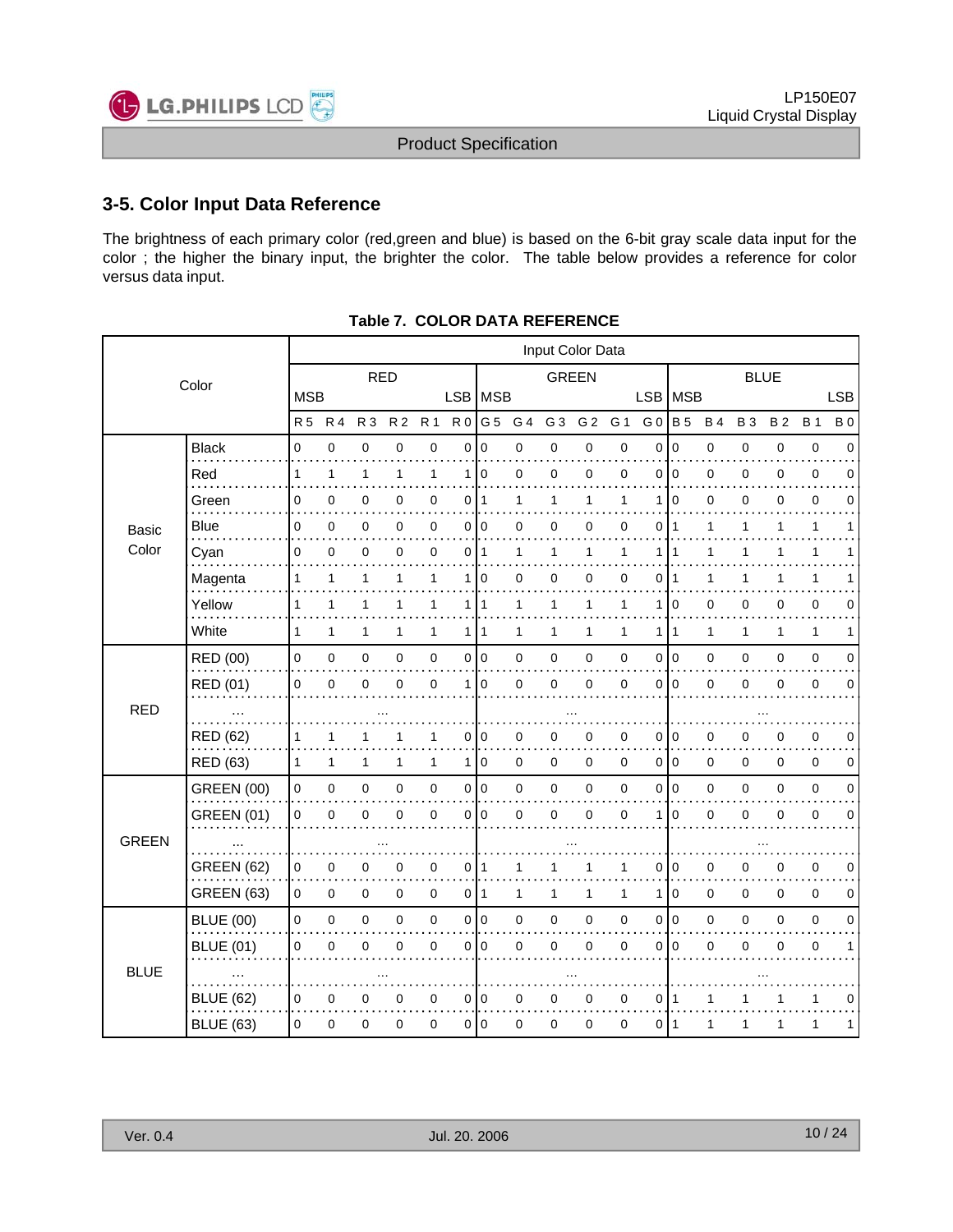

## **3-6. Power Sequence**



#### **Table 7. POWER SEQUENCE TABLE**

| Parameter                                                                    |      | Value | Units |      |  |  |  |  |  |  |
|------------------------------------------------------------------------------|------|-------|-------|------|--|--|--|--|--|--|
|                                                                              | Min. | Typ.  |       |      |  |  |  |  |  |  |
| $T_1$                                                                        |      |       | 10    | (ms) |  |  |  |  |  |  |
| T <sub>2</sub>                                                               | 0    |       | 50    | (ms) |  |  |  |  |  |  |
| $T_3$                                                                        | 200  |       |       | (ms) |  |  |  |  |  |  |
| T <sub>4</sub>                                                               | 0    |       |       | (ms) |  |  |  |  |  |  |
| T <sub>5</sub>                                                               | 0    |       |       | (ms) |  |  |  |  |  |  |
| $T_6$                                                                        | 0    |       | 10    | (ms) |  |  |  |  |  |  |
| T <sub>7</sub>                                                               | 150  |       |       | (ms) |  |  |  |  |  |  |
| Notes: 1. Please avoid floating state of interface signal at invalid period. |      |       |       |      |  |  |  |  |  |  |

- 2. When the interface signal is invalid, be sure to pull down the power supply for LCD VCC to 0V.
- 3. Lamp power must be turn on after power supply for LCD and interface signal are valid.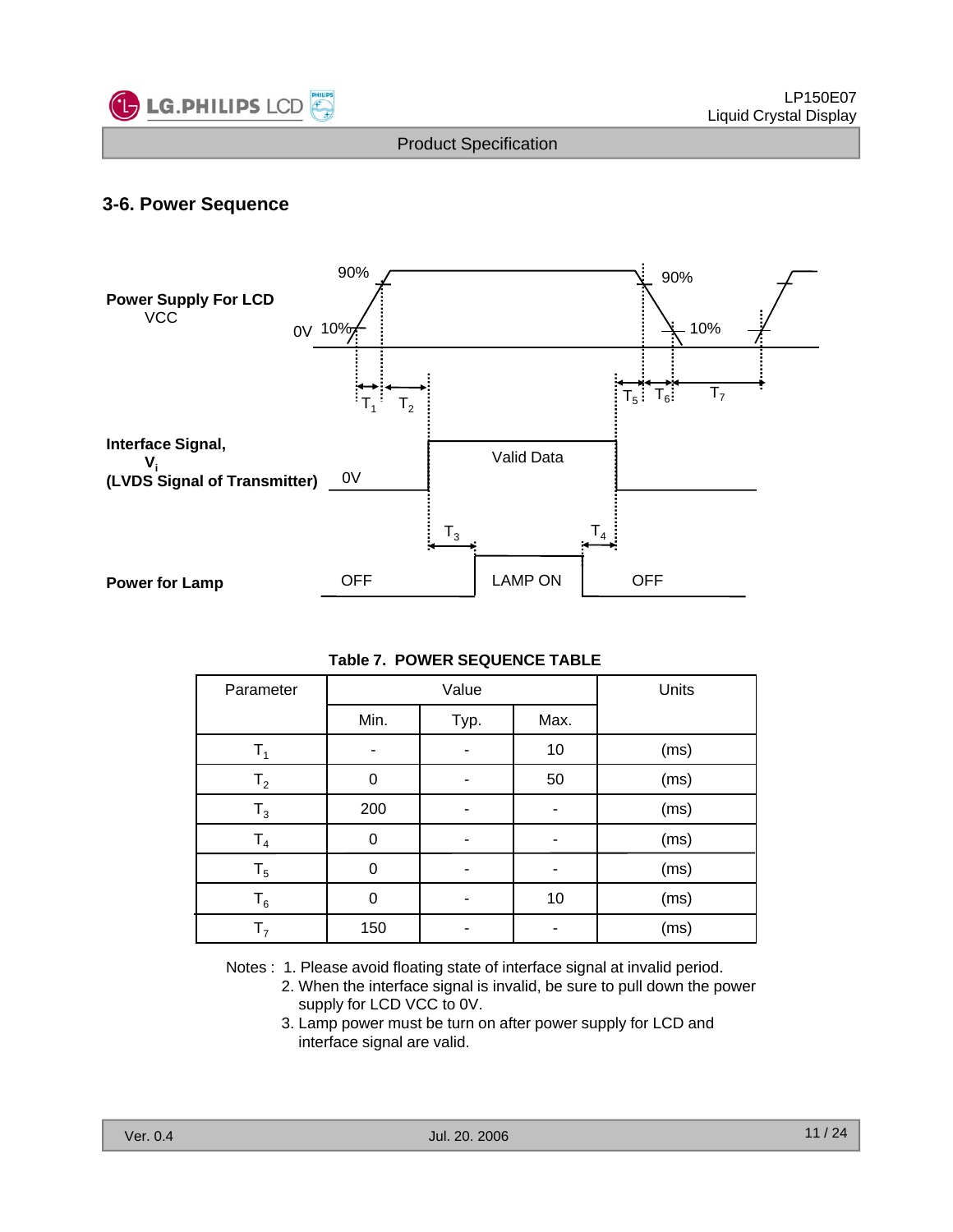

## **4 Optical Specification 4. Optical**

Optical characteristics are determined after the unit has been 'ON' and stable for approximately 30 minutes in a dark environment at 25°C. The values specified are at an approximate distance 50cm from the LCD surface at a viewing angle of Φ and Θ equal to 0°.

FIG. 1 presents additional information concerning the measurement equipment and method.

## **FIG. 1 Optical Characteristic Measurement Equipment and Method FIG. 1 Optical Characteristic Measurement Equipment and**



#### **Table 9. OPTICAL CHARACTERISTICS**

|                                   |                     | $1a - 2J$ C, $VCC - 3.5V$ , $V-CU$ $12.10U$ $- 0.011A$ |        |            |                   |              |  |
|-----------------------------------|---------------------|--------------------------------------------------------|--------|------------|-------------------|--------------|--|
|                                   |                     |                                                        | Values |            |                   |              |  |
| Parameter                         | Symbol              | Min                                                    | Typ    | <b>MAx</b> | Units             | <b>Notes</b> |  |
| Contrast Ratio                    | <b>CR</b>           | 200                                                    | 300    |            |                   | 1            |  |
| Surface Luminance, white          | $L_{WH}$ (at 6.0mA) | 170                                                    | 200    |            | cd/m <sup>2</sup> | 2            |  |
| Luminance Variation               | $\delta$ white      |                                                        |        | 55         | %                 | 3            |  |
| Response Time                     | $Tr(Tr_{R+}Tr_{D})$ |                                                        | 30     | 45         | ms                | 4            |  |
| <b>Color Coordinates</b>          |                     |                                                        |        |            |                   |              |  |
| <b>RED</b>                        | <b>RX</b>           | 0.558                                                  | 0.588  | 0.618      |                   |              |  |
|                                   | <b>RY</b>           | 0.313                                                  | 0.343  | 0.373      |                   |              |  |
| <b>GREEN</b>                      | GX                  | 0.290                                                  | 0.320  | 0.350      |                   |              |  |
|                                   | GY                  | 0.510                                                  | 0.540  | 0.570      |                   |              |  |
| <b>BLUE</b>                       | BX                  | 0.125                                                  | 0.155  | 0.185      |                   |              |  |
|                                   | BY                  | 0.110                                                  | 0.140  | 0.170      |                   |              |  |
| <b>WHITE</b>                      | WX                  | 0.285                                                  | 0.313  | 0.341      |                   |              |  |
|                                   | <b>WY</b>           | 0.309                                                  | 0.329  | 0.349      |                   |              |  |
| Viewing Angle                     |                     |                                                        |        |            |                   |              |  |
| x axis, right( $\Phi$ =0°)        | $\Theta$ r          | 40                                                     | 45     |            | degree            |              |  |
| x axis, left ( $\Phi$ =180°)      | $\Theta$            | 40                                                     | 45     |            | degree            |              |  |
| y axis, up ( $\Phi$ =90°)         | $\Theta$ u          | 10                                                     | 20     |            | degree            |              |  |
| y axis, down $(\Phi = 270^\circ)$ | $\Theta$ d          | 30                                                     | 40     |            | degree            |              |  |
| Color Gamut                       |                     |                                                        | 45     |            | %                 |              |  |

Ta=25°C, VCC=3.3V,  $f_y=60Hz$  lout = 6.0mA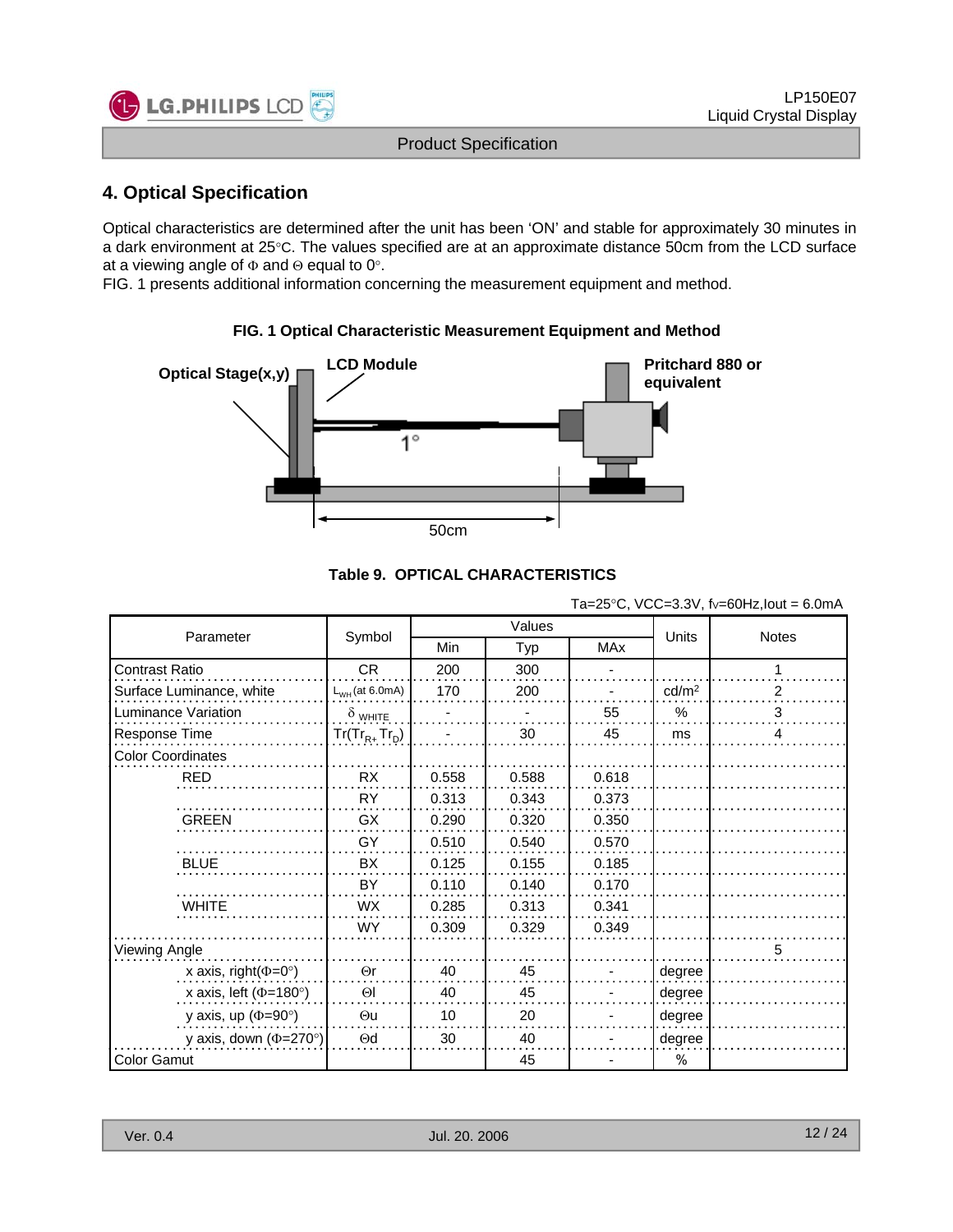

#### Note)

1. Contrast Ratio(CR) is defined mathematically as

Contrast Ratio =

Surface Luminance with all black pixels

Surface Luminance with all white pixels

2. Surface luminance is the average of 1 point across the LCD surface 50cm from the surface with all pixels displaying white. For more information see FIG 1. ( For surface Luminance [white], 200 cd/m<sup>2</sup> in IBM system is same as 190 cd/m<sup>2</sup> in LPL

LPL use the PR880 for measurement with LG 663EZ-1301A inverter or equivalent )

 $L_{WH} = L_1$ 

3. The variation in surface luminance, The panel total variation ( $\delta$  <sub>WHITE</sub>) is determined by measuring L<sub>N</sub> at each test position 1 through 13 and then defined as followed numerical formula. For more information see FIG 2.

$$
\delta_{\text{WHITE}} = \frac{\text{Maximum}(L_{1}, L_{2}, \dots L_{13}) - \text{Minimum}(L_{1}, L_{2}, \dots L_{13})}{\text{Maximum}(L_{1}, L_{2}, \dots L_{13})} \times 100
$$

- 4. Response time is the time required for the display to transition from white to black (rise time,  $Tr_R$ ) and from black to white(Decay Time,  $Tr_D$ ). For additional information see FIG 3.
- 5. Viewing angle is the angle at which the contrast ratio is greater than 10. The angles are determined for the horizontal or x axis and the vertical or y axis with respect to the z axis which is normal to the LCD surface. For more information see FIG 4.

| 6. Gray scale specification | * $f_v = 60$ Hz     |
|-----------------------------|---------------------|
| <b>Gray Level</b>           | Luminance [%] (Typ) |
|                             | 0.20                |
|                             | 0.65                |
| L15                         | 3.30                |
| 123                         | 9.50                |
| L31                         | 20.3                |
| L39                         | 35.4                |
| 147                         | 53.0                |
| L <sub>55</sub>             | 79.3                |
| L63                         | 100                 |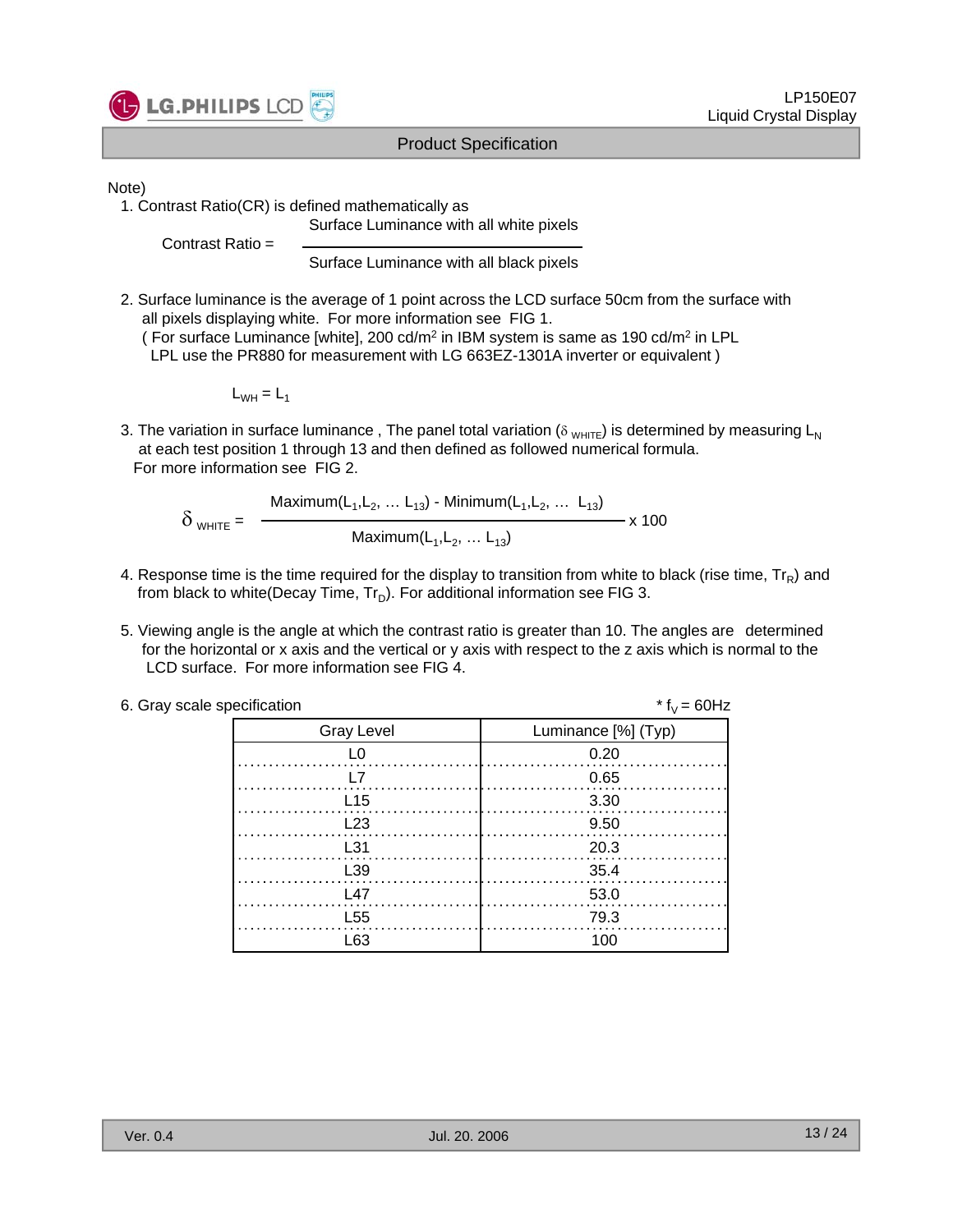

#### **FIG. 2 Luminance**

<measuring point for surface luminance & measuring point for luminance variation>



#### **FIG. 3 Response Time**

The response time is defined as the following figure and shall be measured by switching the input signal for "black" and "white".

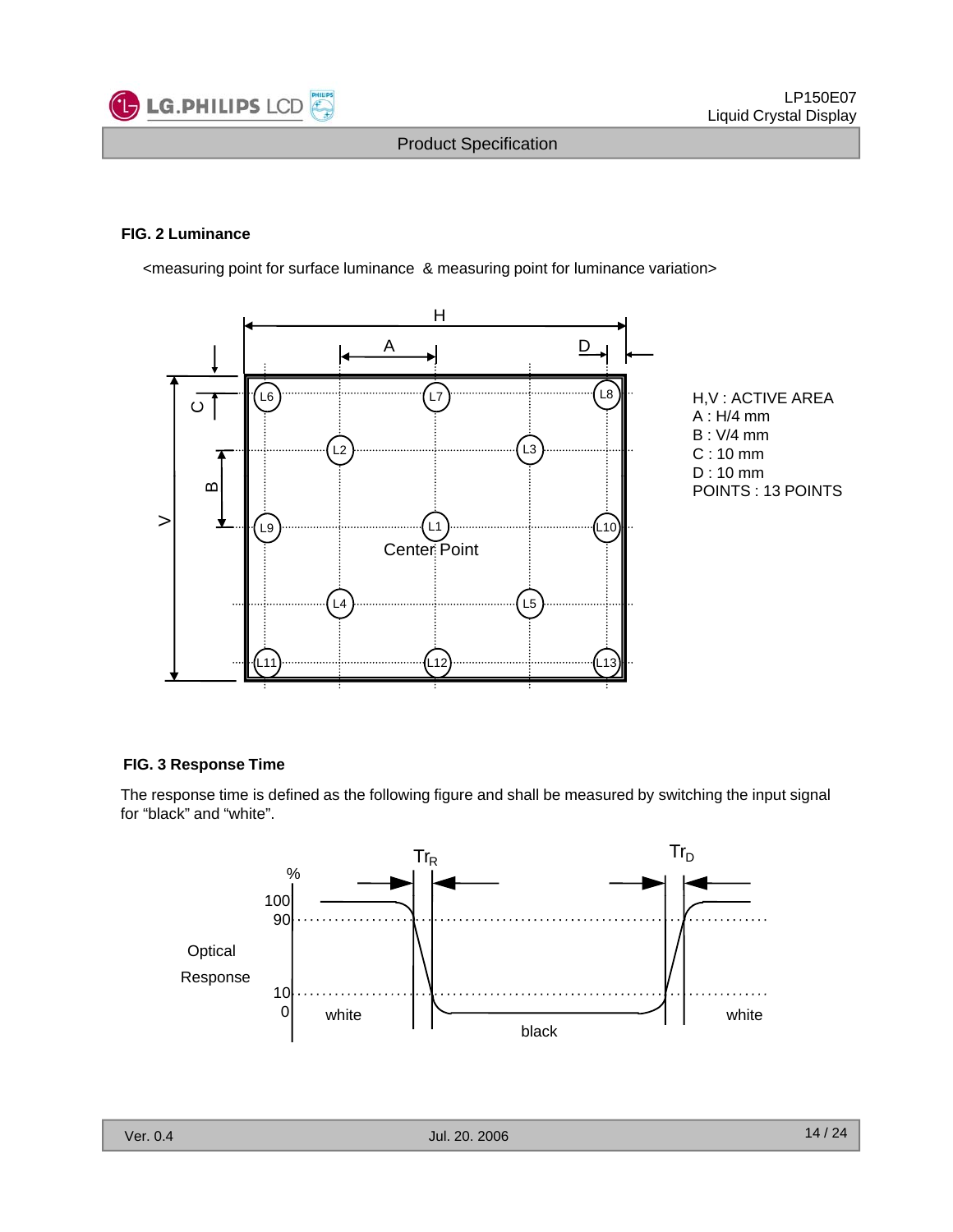

#### **FIG. 4 Viewing angle**



<Dimension of viewing angle range>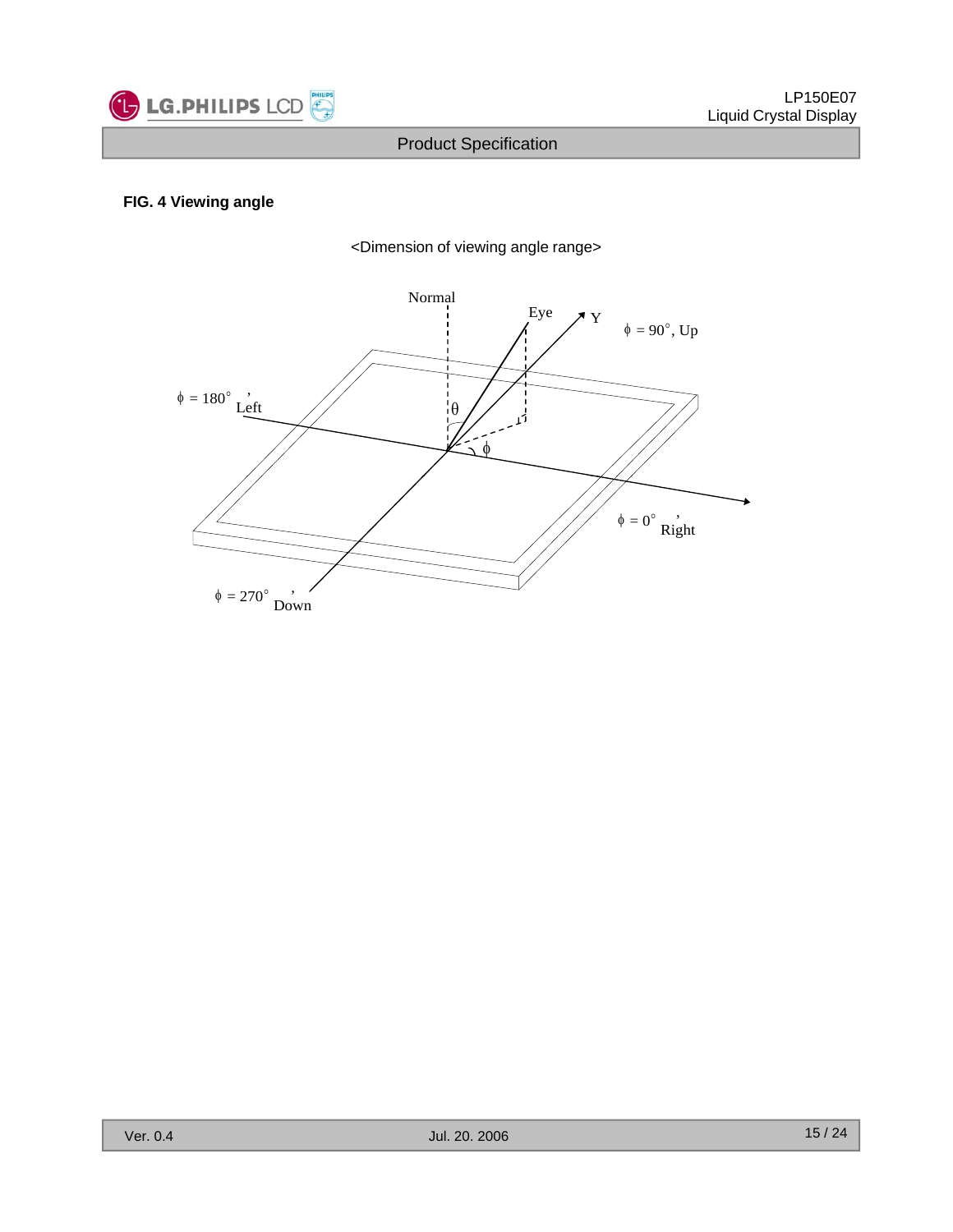

### **5. Mechanical Characteristics**

The contents provide general mechanical characteristics for the model LP150E07. In addition the figures in the next page are detailed mechanical drawing of the LCD.

|                          | Horizontal                                   | $317.3 \pm 0.5$ mm |  |  |  |  |
|--------------------------|----------------------------------------------|--------------------|--|--|--|--|
| <b>Outline Dimension</b> | Vertical                                     | $241.4 \pm 0.5$ mm |  |  |  |  |
|                          | Depth                                        | 6.0mm(Max.)        |  |  |  |  |
| Bezel Area               | Horizontal                                   | $307.5 \pm 0.5$ mm |  |  |  |  |
|                          | Vertical                                     | $231.4 \pm 0.5$ mm |  |  |  |  |
|                          | Horizontal                                   | 304.5 mm           |  |  |  |  |
| Active Display Area      | Vertical                                     | 228.375 mm         |  |  |  |  |
| Weight                   | 520g (Typ.) 535g (Max)                       |                    |  |  |  |  |
| <b>Surface Treatment</b> | Hard coating (3H) Maker: Nitto Denco ARC150T |                    |  |  |  |  |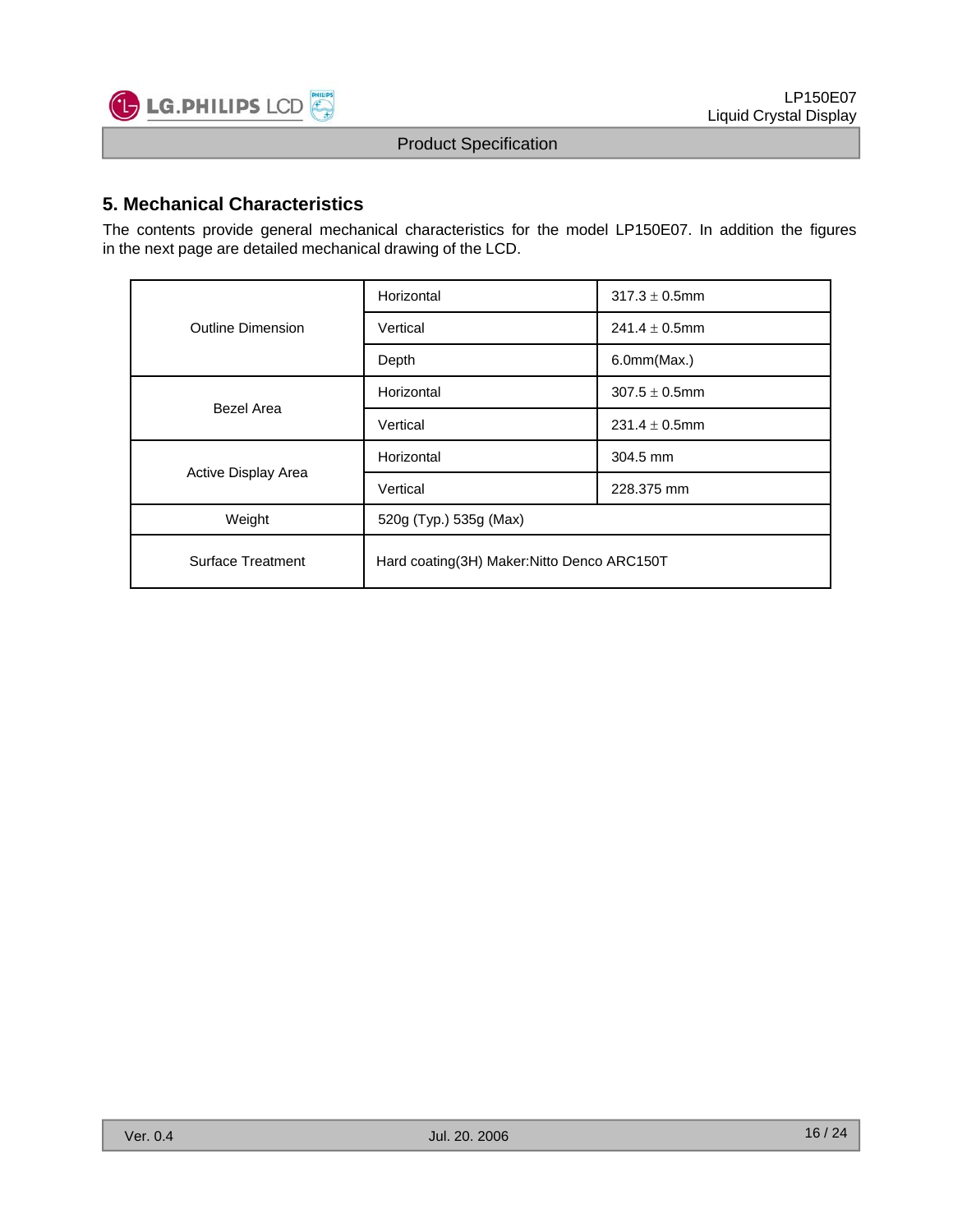

<FRONT VIEW>  $\blacksquare$  Note) Unit:[mm], General tolerance:  $\pm$  0.5mm

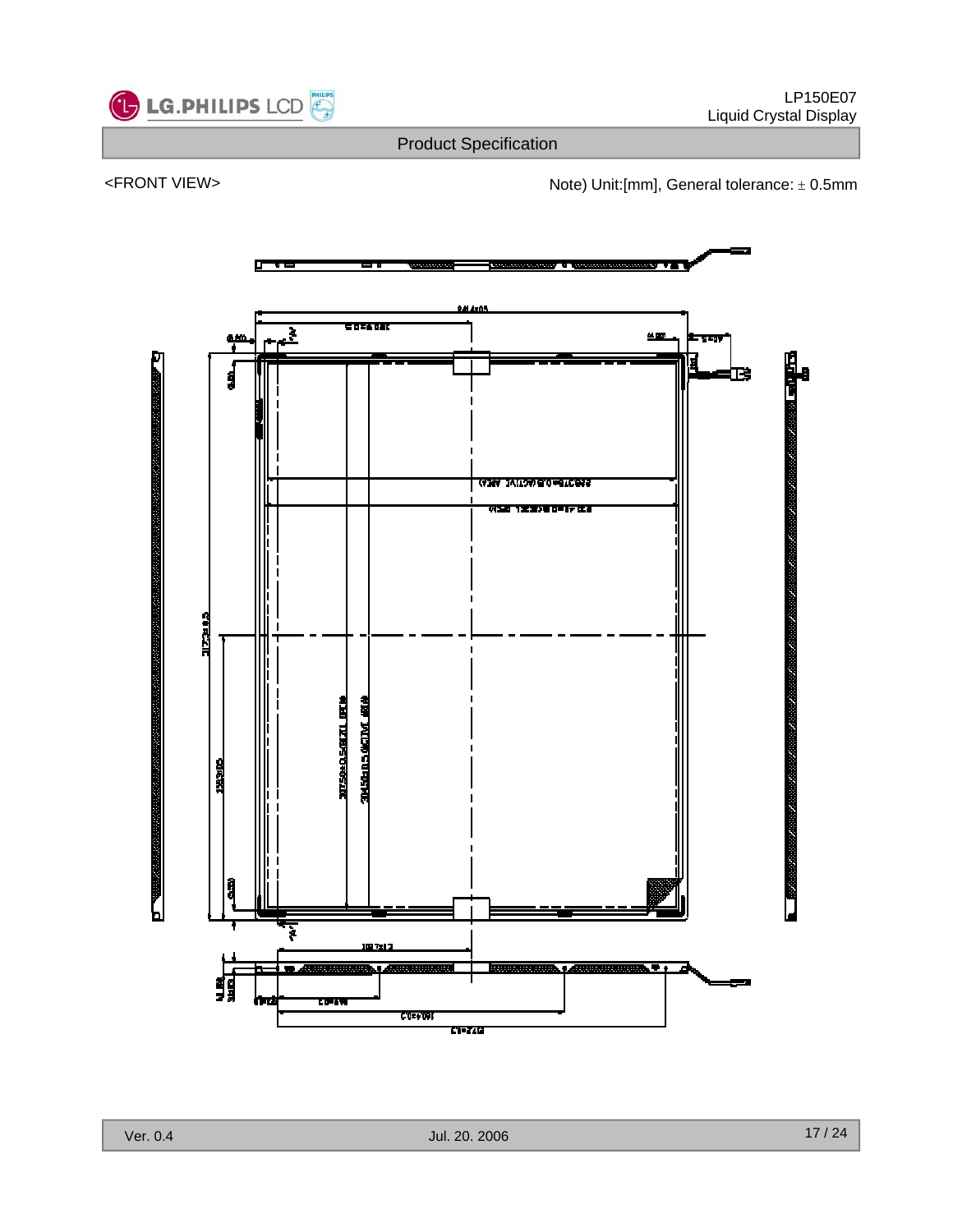

<REAR VIEW>  $\blacksquare$  Note) Unit:[mm], General tolerance:  $\pm$  0.5mm

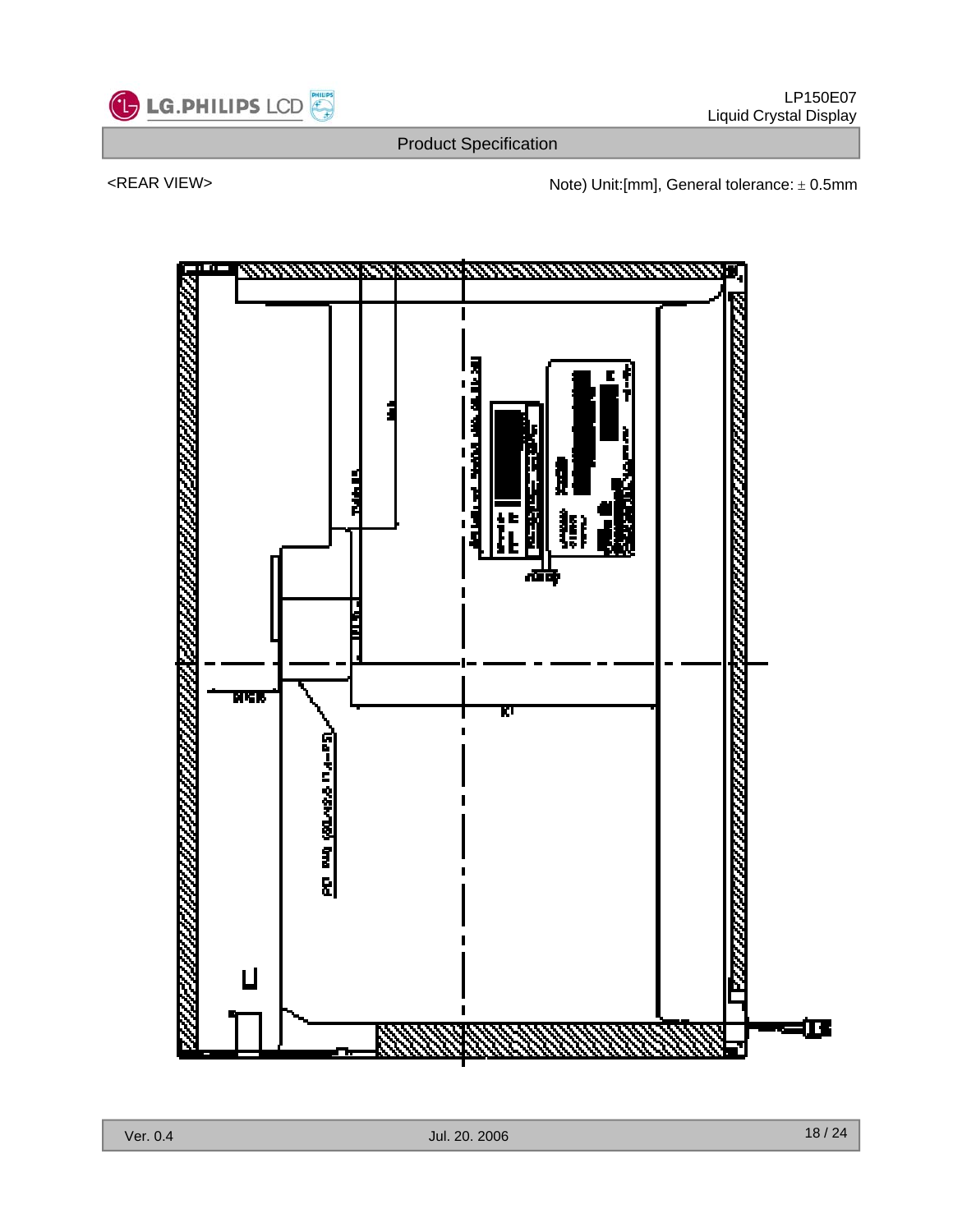

## [ DETAIL DESCRIPTION OF SIDE MOUNTING SCREW ]



SECTION A-A

- \* Screw Torque : 2.5kgf.cm Max
- \* Screw Hole Depth ("A") : Max 2.5mm
- \* Screw Penetration Length ("B") : Max 2.5, Min 2.3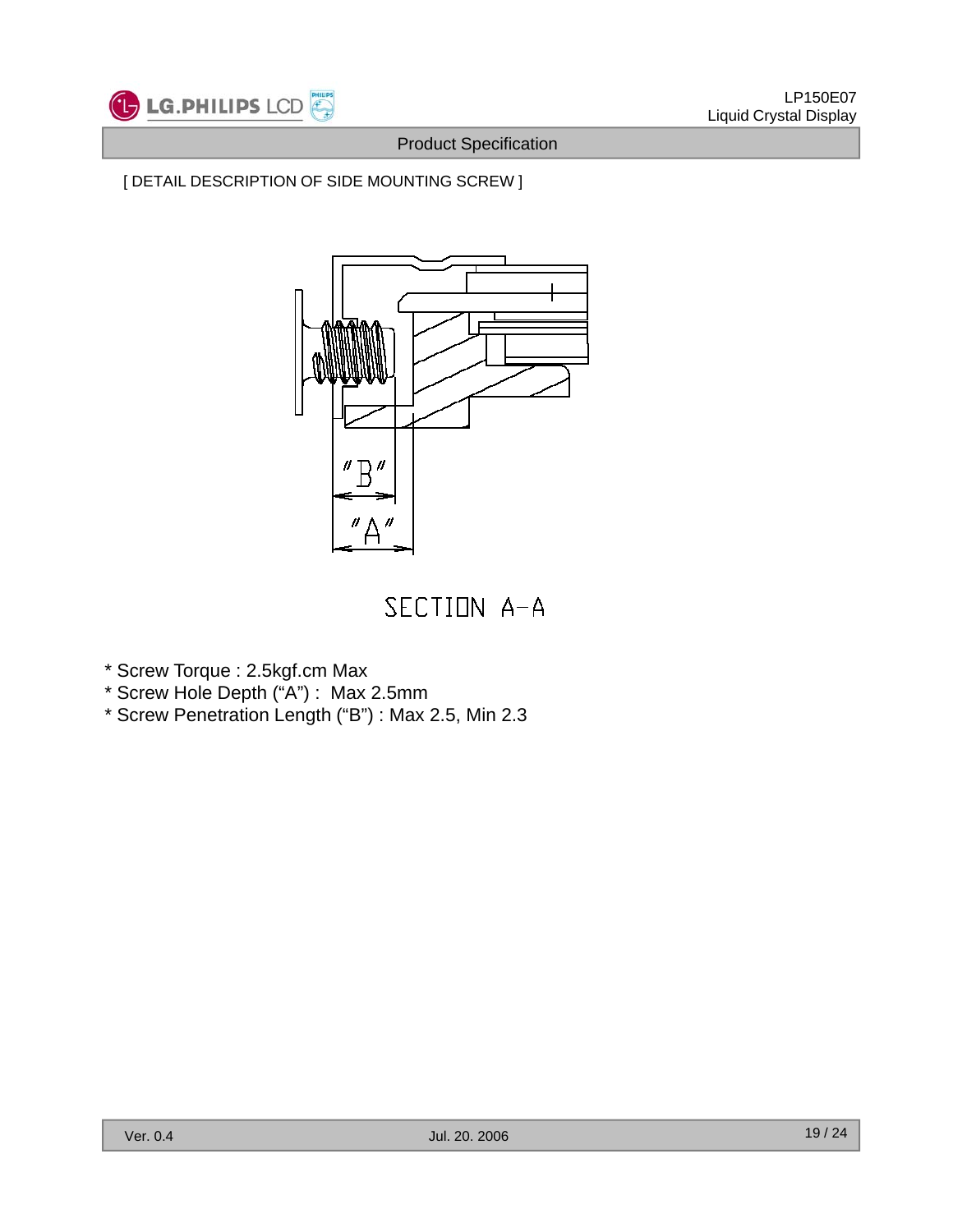

## **6. Reliability**

Environment test condition

| No.            | <b>Test Item</b>                            | Conditions                                                                                       |  |  |  |  |  |
|----------------|---------------------------------------------|--------------------------------------------------------------------------------------------------|--|--|--|--|--|
| 1              | High temperature storage test               | Ta= $60^{\circ}$ C, 240h                                                                         |  |  |  |  |  |
| $\overline{2}$ | Low temperature storage test                | Ta= $-20^{\circ}$ C, 240h                                                                        |  |  |  |  |  |
| 3              | High temperature operation test             | Ta= 50°C, 50%RH, 240h                                                                            |  |  |  |  |  |
| 4              | Low temperature operation test              | Ta= $0^{\circ}$ C, 240h                                                                          |  |  |  |  |  |
| 5              | Vibration test (non-operating)              | Sine wave, $10 \sim 500 \sim 10$ Hz, 1.5G, 0.37 oct/min<br>3 axis, 1 hour/axis                   |  |  |  |  |  |
| 6              | Shock test (non-operating)                  | Half sine wave, 180G, 2ms<br>one shock of each six faces(I.e. run 180G 2ms<br>for all six faces) |  |  |  |  |  |
| $\overline{7}$ | Altitude<br>operating<br>storage / shipment | $0 \sim 10,000$ feet (3,048m) 24Hr<br>0~40,000 feet (12,192m) 24Hr                               |  |  |  |  |  |

{ Result Evaluation Criteria } { Result Evaluation Criteria

There should be no change which might affect the practical display function when the display quality test is conducted under normal operating condition.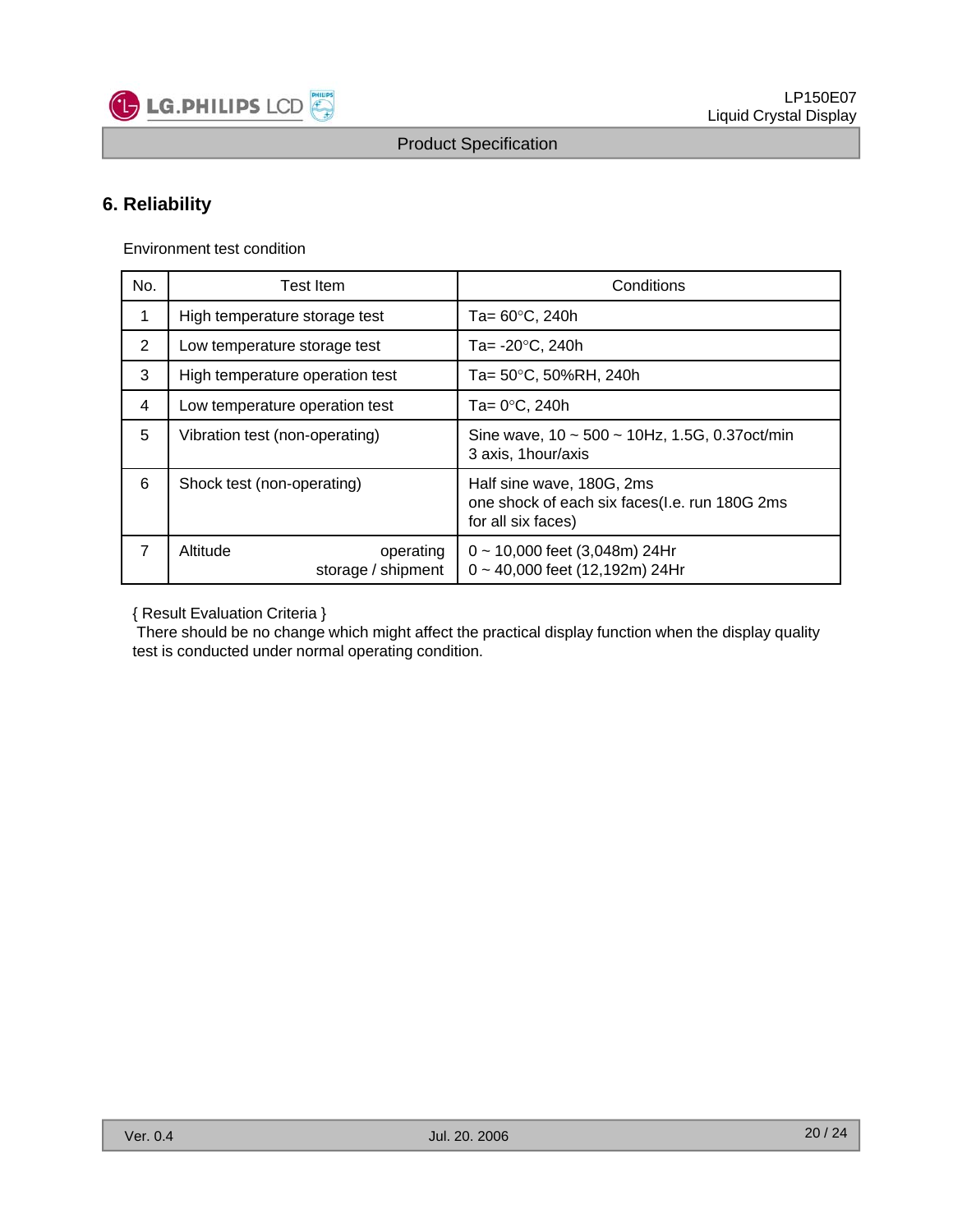

### **7. International Standards**

#### **7-1. Safety**

a) UL 60950, Third Edition, Underwriters Laboratories, Inc., Dated Dec. 11, 2000. Standard for Safety of Information Technology Equipment, Including Electrical Business Equipment. b) CAN/CSA C22.2, No. 60950, Third Edition, Canadian Standards Association, Dec. 1, 2000. Standard for Safety of Information Technology Equipment, Including Electrical Business Equipment. c) EN 60950 : 2000, Third Edition

IEC 60950 : 1999, Third Edition

European Committee for Electrotechnical Standardization(CENELEC)

EUROPEAN STANDARD for Safety of Information Technology Equipment Including Electrical Business Equipment.

## **7-2 EMC .**

a) ANSI C63.4 "Methods of Measurement of Radio-Noise Emissions from Low-Voltage Electrical and Electrical Equipment in the Range of 9kHZ to 40GHz. "American National Standards Institute(ANSI), 1992

b) C.I.S.P.R "Limits and Methods of Measurement of Radio Interface Characteristics of Information Technology Equipment." International Special Committee on Radio Interference.

c) EN 55022 "Limits and Methods of Measurement of Radio Interface Characteristics of Information Technology Equipment." European Committee for Electrotechnical Standardization.(CENELEC), 1998 ( Including A1: 2000 )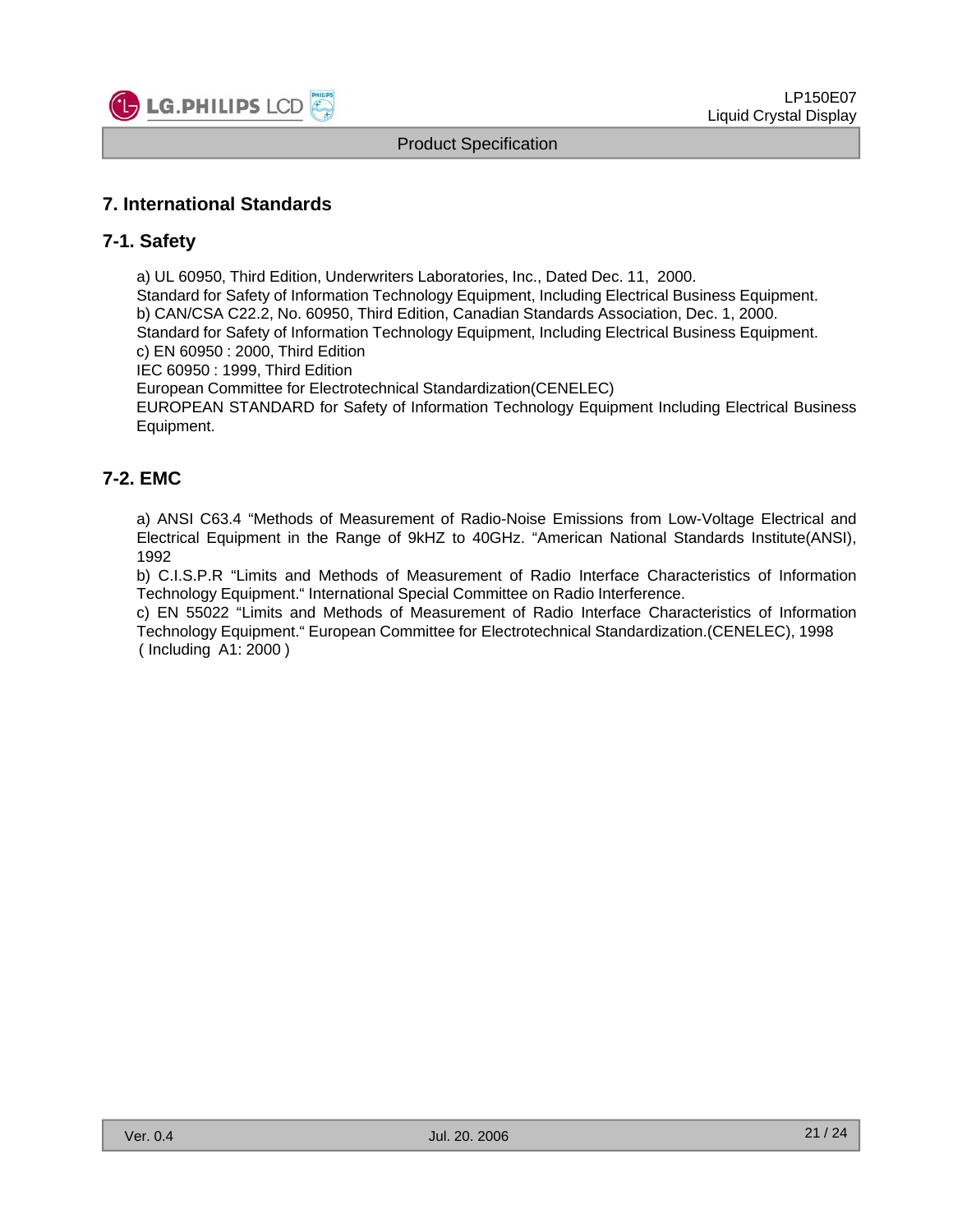

## **8. Packing**

## **8-1. Designation of Lot Mark**

a) Lot Mark



A,B,C : SIZE(INCH) D : YEAR E : MONTH F : FACTORY CODE

G : ASSEMBLY CODE H ~ M : SERIAL NO.

Note

#### 1. YEAR

| Year | 2001 | 2002 | 2003 | 2004 | 2005 | 2006 | 2007 | 2008 | 2009 | 2010 |
|------|------|------|------|------|------|------|------|------|------|------|
| Mark |      |      | ◡    |      | ີ    |      |      |      |      |      |

#### 2. MONTH

| Month | Jan | -<br>=eb | Mar | Apr | May | Jun | Jul | Aug | Sep | Oct | Nov | Dec |
|-------|-----|----------|-----|-----|-----|-----|-----|-----|-----|-----|-----|-----|
| Mark  |     | -        |     |     |     |     |     |     |     |     | −   |     |

#### 3. FACTORY CODE

| <b>Factory Code</b> | <b>LPL Gumi</b> | <b>LPL Nanjing</b> | <b>HEESUNG</b> |  |  |
|---------------------|-----------------|--------------------|----------------|--|--|
| Mark                |                 |                    |                |  |  |

4. SERIAL NO.

Mark 100001~199999, 200001~299999, 300001~399999, …., A00001~A99999, ….., Z00001~Z99999

#### b) Location of Lot Mark )

Serial No. is printed on the label. The label is attached to the backside of the LCD module. This is subject to change without prior notice.

## **8-2. Packing Form**

- a) Package quantity in one box : 12 pcs a) Package quantity in one box : 12
- b) Box Size : 376mm × 321mm × 317mm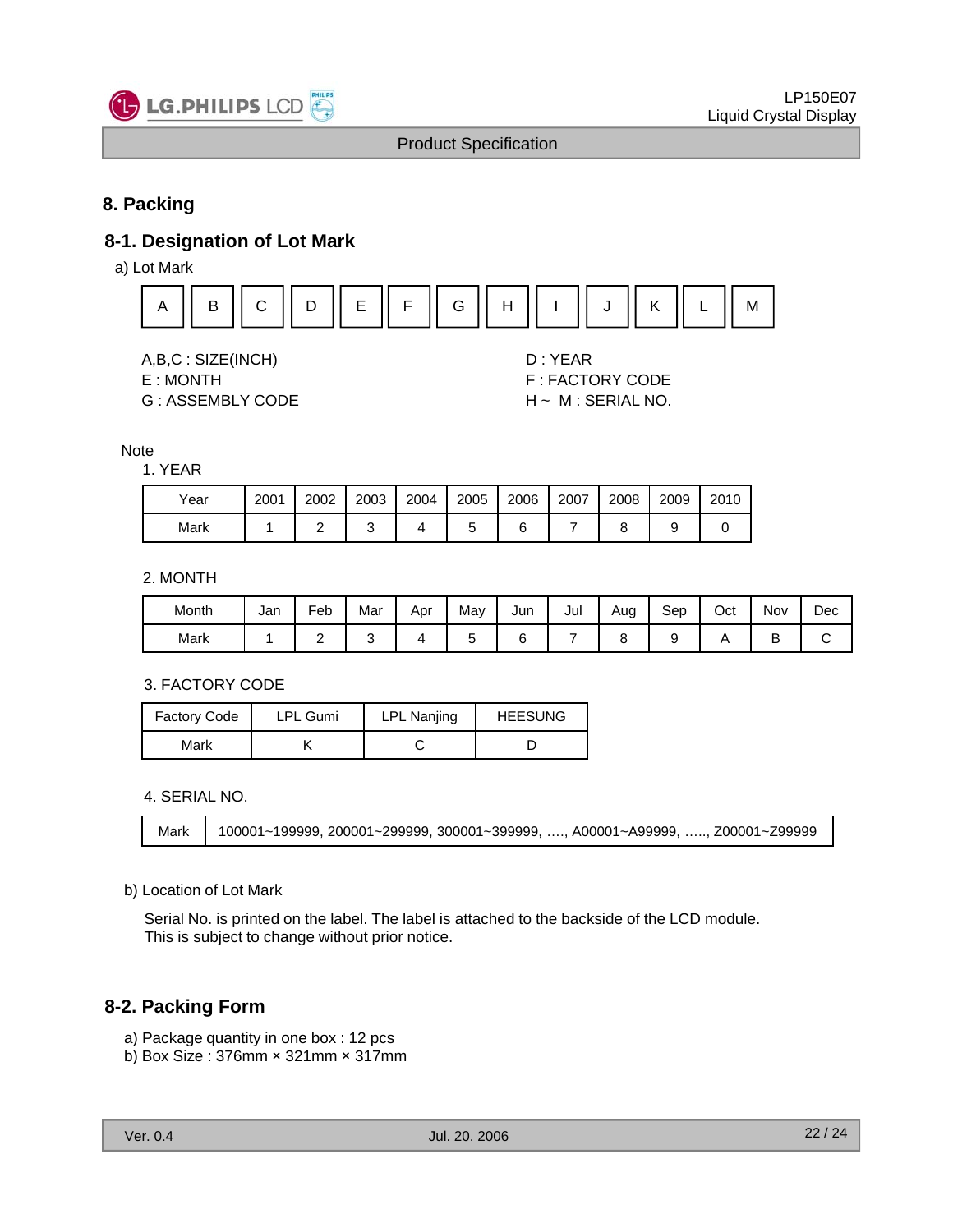

## **8-3 Label Description 3. Label**



1)P/N : 42T0306

2)FRU : 42T0307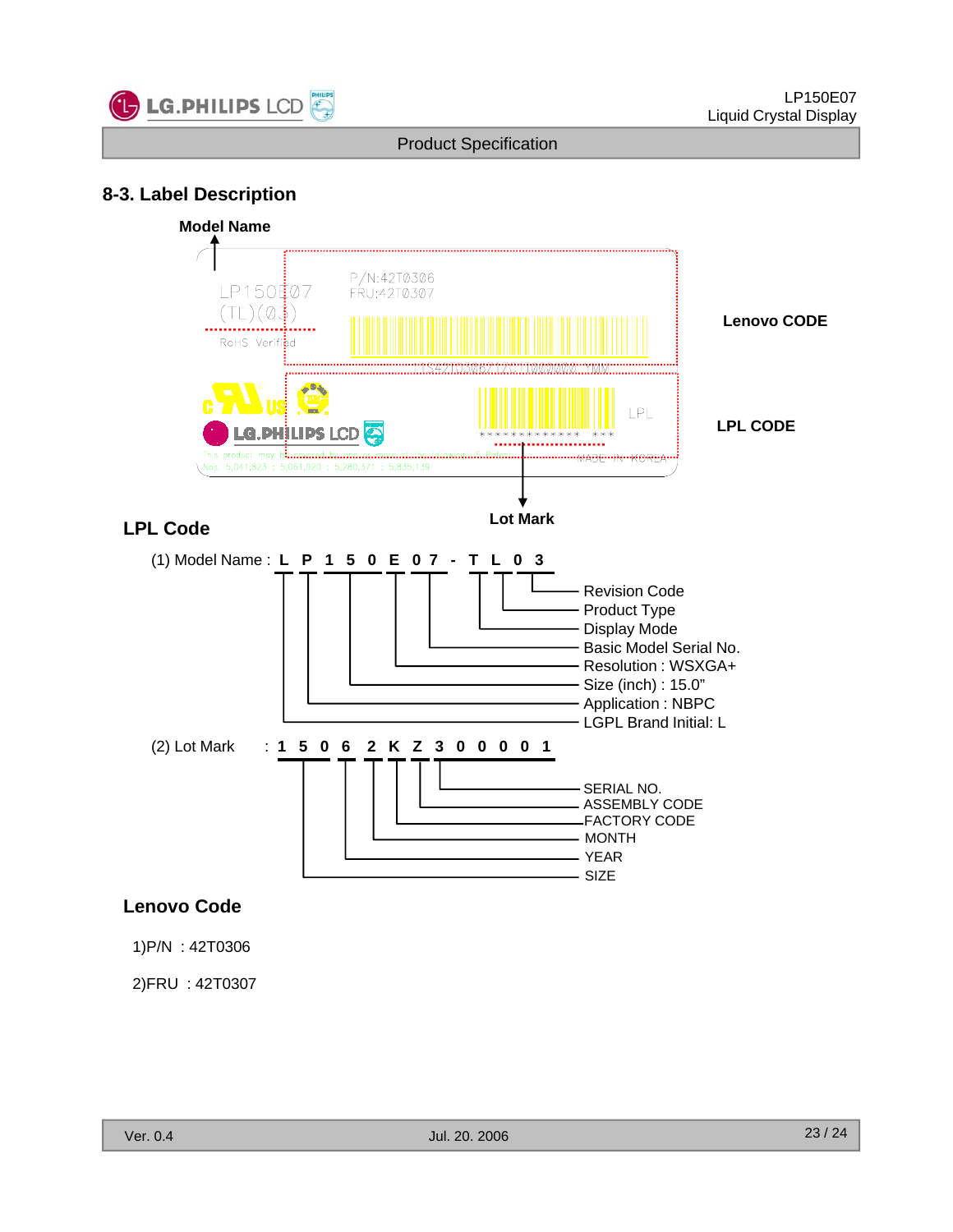

## **9. PRECAUTIONS**

Please pay attention to the followings when you use this TFT LCD module.

## **9-1. MOUNTING PRECAUTIONS**

- (1) You must mount a module using holes arranged in four corners or four sides.
- (2) You should consider the mounting structure so that uneven force (ex. Twisted stress) is not applied to t the contract of the contract of the contract of the contract of the contract of the contract of the contract of the contract of the contract of the contract of the contract of the contract of the contract of the contract

module. And the case on which a module is mounted should have sufficient strength so that external force is not transmitted directly to the module.

- (3) Please attach the surface transparent protective plate to the surface in order to protect the polarizer. Transparent protective plate should have sufficient strength in order to the resist external force.
- (4) You should adopt radiation structure to satisfy the temperature specification.
- (5) Acetic acid type and chlorine type materials for the cover case are not desirable because the former generates corrosive gas of attacking the polarizer at high temperature and the latter causes circuit break by electro-chemical reaction.
- (6) Do not touch, push or rub the exposed polarizers with glass, tweezers or anything harder than HB pencil lead. And please do not rub with dust clothes with chemical treatment. Do not touch the surface of polarizer for bare hand or greasy cloth.(Some cosmetics are detrimental to the polarizer.)
- (7) When the surface becomes dusty, please wipe gently with absorbent cotton or other soft materials like chamois soaks with petroleum benzene. Normal-hexane is recommended for cleaning the adhesives used to attach front / rear polarizers. Do not use acetone, toluene and alcohol because they cause chemical damage to the polarizer.
- (8) Wipe off saliva or water drops as soon as possible. Their long time contact with polarizer causes deformations and color fading.
- (9) Do not open the case because inside circuits do not have sufficient strength.

## **9-2 OPERATING PRECAUTIONS 2. OPERATING**

- (1) The spike noise causes the mis-operation of circuits. It should be lower than following voltage : V=± 200mV(Over and under shoot voltage)
- (2) Response time depends on the temperature.(In lower temperature, it becomes longer.)
- (3) Brightness depends on the temperature. (In lower temperature, it becomes lower.) And in lower temperature, response time(required time that brightness is stable after turned on) becomes longer.
- (4) Be careful for condensation at sudden temperature change. Condensation makes damage to polarizer or electrical contacted parts. And after fading condensation, smear or spot will occur.
- (5) When fixed patterns are displayed for a long time, remnant image is likely to occur.
- (6) Module has high frequency circuits. Sufficient suppression to the electromagnetic interference shall be done by system manufacturers. Grounding and shielding methods may be important to minimized the interference.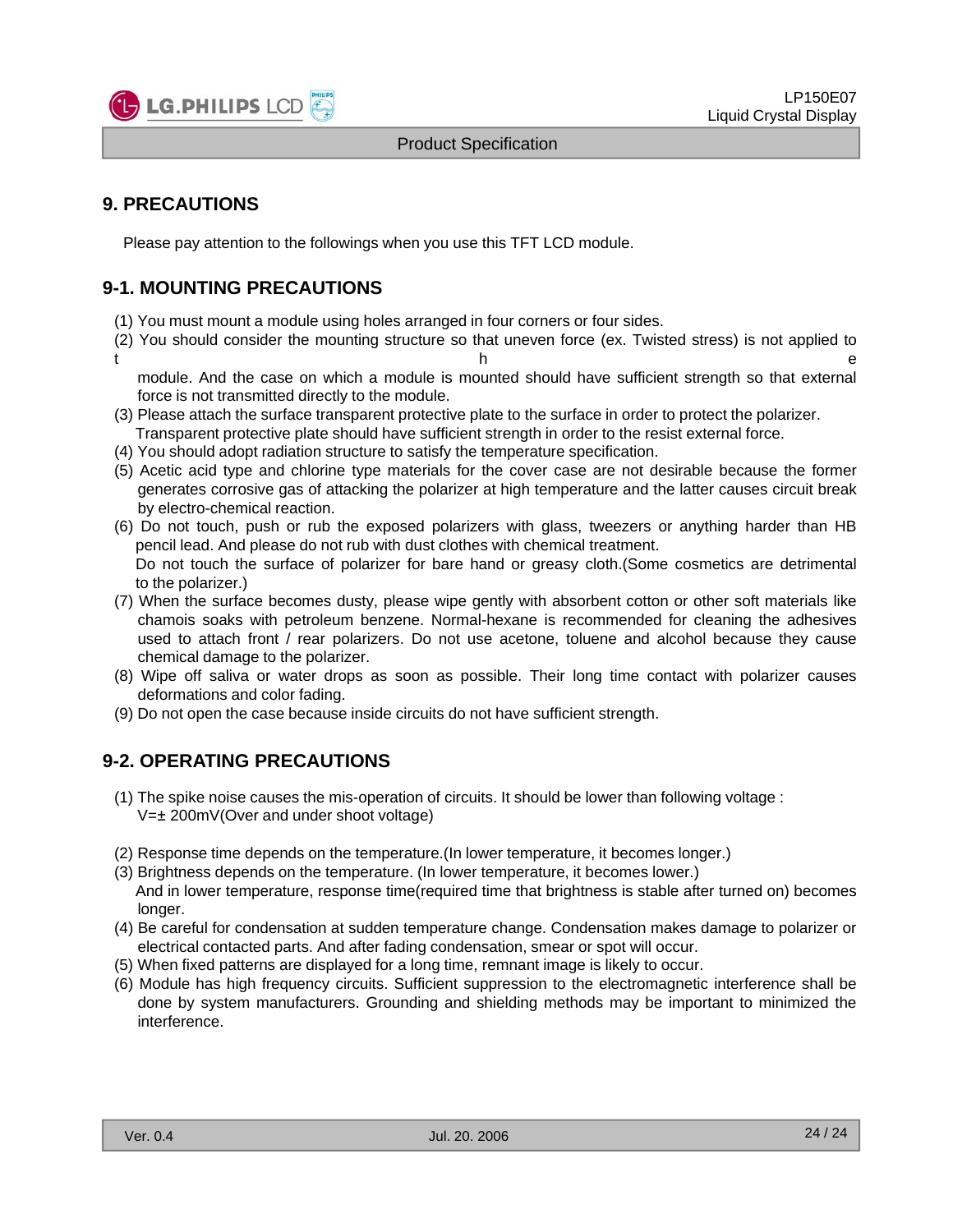

## **9-3. ELECTROSTATIC DISCHARGE CONTROL**

Since a module is composed of electronic circuits, it is not strong to electrostatic discharge. Make certain that treatment persons are connected to ground through wrist band etc. And don't touch interface pin directly.

## **9-4. PRECAUTIONS FOR STRONG LIGHT EXPOSURE**

Strong light exposure causes degradation of polarizer and color filter.

## **9-5. STORAGE**

When storing modules as spares for a long time, the following precautions are necessary.

- (1) Store them in a dark place. Do not expose the module to sunlight or fluorescent light. Keep the temperature between 5°C and 35°C at normal humidity.
- (2) The polarizer surface should not come in contact with any other object. It is recommended that they be stored in the container in which they were shipped.

## **9-6. HANDLING PRECAUTIONS FOR PROTECTION FILM**

- (1) The protection film is attached to the bezel with a small masking tape. When the protection film is peeled off, static electricity is generated between the film and polarizer. This should be peeled off slowly and carefully by people who are electrically grounded and with well ion-blown equipment or in such a condition, etc.
- (2) When the module with protection film attached is stored for a long time, sometimes there remains a very small amount of glue still on the bezel after the protection film is peeled off.
- (3) You can remove the glue easily. When the glue remains on the bezel surface or its vestige is recognized, please wipe them off with absorbent cotton waste or other soft material like chamois soaked with normal-hexane.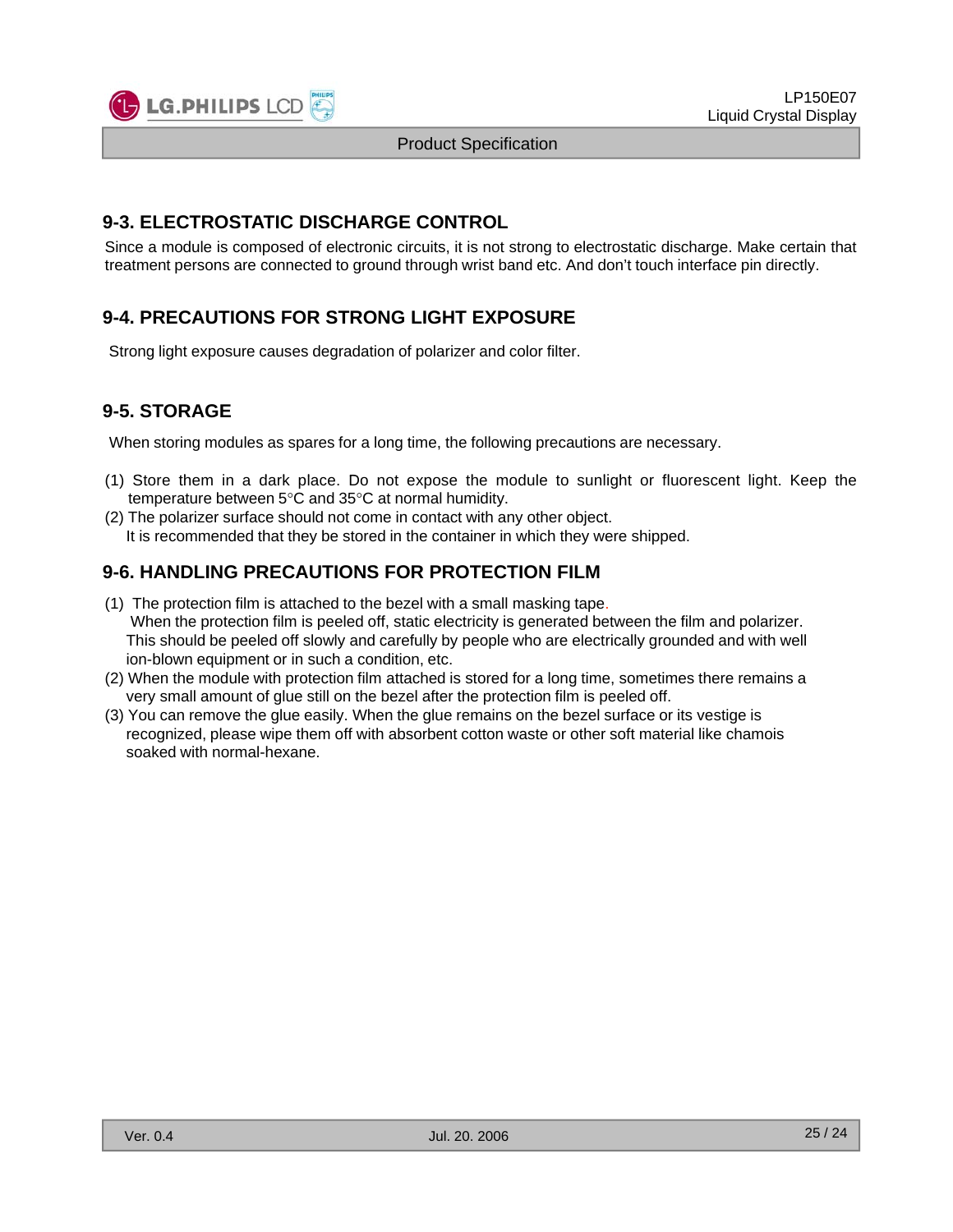

## **APPENDIX [A] - Enhanced Extended Display Identification Data (EEDID**™**) 1/3**

| Byte#          | Byte#           | <b>Field Name and Comments</b>                      |                         | Value<br>(HEX) | Value       |                      |
|----------------|-----------------|-----------------------------------------------------|-------------------------|----------------|-------------|----------------------|
| (decimal)      | HEX             |                                                     | $\Omega$                | $\Omega$       | (hinary)    |                      |
| $\Omega$       | <sub>00</sub>   | Header                                              |                         |                | 0000000     |                      |
| $\mathbf{1}$   | $\Omega$ 1      | Header                                              | F                       | E              | 11111111    |                      |
| 2              | 02              | Header                                              | E                       | E              | 11111111    |                      |
| $\mathbf{z}$   | <b>n</b>        | Header                                              | Ė                       | E              | 11111111    | Header               |
| 4              | $\Omega$        | Header                                              | F                       | E              | 11111111    |                      |
| 5              | 05              | Header                                              | E                       | E              | 11111111    |                      |
| 6              | ൹               | Header                                              | Ė                       | E              | 11111111    |                      |
| $\overline{7}$ | 07              | Header                                              | $\Omega$                | $\Omega$       | mmmm        |                      |
| 8              | Q <sub>8</sub>  | ID system Manufacturer Name                         | 3                       | $\Omega$       | 00110000    |                      |
| a              | m               | <b>Compressed ASCIL</b>                             |                         | E              | 10101110    |                      |
| 10             | 0A              | <b>ID Product Code</b>                              | 4                       | $\mathfrak{D}$ | 01000010    |                      |
| 11             | 0 <sub>B</sub>  | <b>ID Product Code</b>                              |                         | $\Omega$       | 01000000    |                      |
| 12             | m.              | $LCD$ Module Serial $No = 0$ (If not used)          | n                       | $\Omega$       | 00000000    | Vender/              |
| 13             | 0 <sub>D</sub>  | LCD Module Serial No. = 0 (If not used)             | $\Omega$                | $\Omega$       | 00000000    | Product ID           |
| 14             | 0F              | LCD Module Serial No = 0 (If not used)              | $\Omega$                | $\Omega$       | 00000000    |                      |
| 15             | 0F              | $LCD$ Module Serial $No = 0$ (If not used)          | $\Omega$                | $\Omega$       | 00000000    |                      |
| 16             | 10              | Week of Manufacture                                 | $\Omega$                | $\Omega$       | 00000000    |                      |
| 17             | 11              | Year of Manufacture                                 | $\Omega$                | $\mathsf{F}$   | 00001111    |                      |
| 18             | 12              | <b>FDID Structure version</b>                       | C                       |                | 0000001     | <b>EDID Version/</b> |
| 19             | 13              | <b>FDID Revision</b>                                | $\Omega$                | $\mathbf{z}$   | 00000011    | Revision             |
| 20             | 14              | Video input definition = Digital I/ p.non TMDS CRGB | $\mathsf{a}$            | $\Omega$       | 10000000    |                      |
| 21             | 15              | Max Himage size $(cm) = 33.12cm$                    |                         | E              | 00011110    | Display              |
| 22             | 16              | Max V image size(cm) = $20,70$ cm                   | $\overline{A}$          | $\overline{7}$ | 00010111    | Parameter            |
| 23             | 17              | Display gamma = 2.2                                 |                         | $\mathsf{a}$   | 01111000    |                      |
| 24             | 18              | Feature support(DPMS) = Active off, RGB Color       | E                       | Δ              | 11101010    |                      |
| 25             | 19              | Red/Green low Bits                                  | $\overline{\mathbf{3}}$ | $\overline{C}$ | 00111100    |                      |
| 26             | 1A              | Blue/ White Low Bits                                | $\mathbf{8}$            | $\Omega$       | 10000000    |                      |
| 27             | 1B              | Red X<br>$Rx =$<br>0.588                            | g                       | 6              | 10010110    |                      |
| 28             | 1C              | Red Y<br>0.343<br>$Rv =$                            | 5                       | $\overline{7}$ | 01010111    |                      |
| 29             | 1 <sub>D</sub>  | Green X<br>0.320<br>$Gx =$                          | 5                       |                | 01010001    | Color                |
| 30             | 1F              | Green Y<br>0.540<br>$Gv =$                          | 8                       | A              | 10001010    | Characteristic       |
| 31             | 1F              | <b>Blue X</b><br>0.155<br>$Rx =$                    | $\overline{2}$          | $\overline{7}$ | 00100111    |                      |
| 32             | 20              | <b>Blue Y</b><br>0.140<br>$Bv =$                    | $\mathcal{P}$           | $\overline{3}$ | 00100011    |                      |
| 33             | 21              | White X<br>$W =$<br>0.313                           | 5                       | $\Omega$       | 01010000    |                      |
| 34             | $\mathcal{D}$   | <b>Mhite Y</b><br>0.329<br>$W =$                    | 5                       |                | 01010100    |                      |
| 35             | 23              | <b>Established Timing I</b>                         | $\mathfrak{p}$          |                | 00100001    | Established          |
| 36             | 24              | <b>Established Timing II</b>                        | $\Omega$                | 8              | 00001000    | Timings              |
| 37             | 25              | Manufacturer's Timings                              | $\Omega$                | $\Omega$       | <u>mmmm</u> |                      |
| 38             | 26              | Standard Timing Identification 1 was not used       | $\mathbf{8}$            | $\overline{1}$ | 10000001    |                      |
| 39             | 27              | Standard Timing Identification 1 was not used       | $\mathsf{R}$            | $\Omega$       | 10000000    |                      |
| 40             | 28              | Standard Timing Identification 2 was not used       | $\Omega$                | $\overline{1}$ | 00000001    |                      |
| 41             | 29              | Standard Timing Identification 2 was not used       | $\Omega$                | $\overline{1}$ | 00000001    |                      |
| 42             | 2A              | Standard Timing Identification 3 was not used       | $\Omega$                |                | 00000001    |                      |
| 43             | 2B              | Standard Timing Identification 3 was not used       | $\Omega$                | $\overline{1}$ | 00000001    |                      |
| 44             | $\overline{2}C$ | Standard Timing Identification 4 was not used       | $\Omega$                | $\overline{1}$ | 00000001    | Standard             |
| 45             | 2D              | Standard Timing Identification 4 was not used       | $\Omega$                |                | 00000001    | Timing ID            |
| 46             | 2F              | Standard Timing Identification 5 was not used       | $\Omega$                | $\overline{1}$ | 00000001    |                      |
| 47             | 2F              | Standard Timing Identification 5 was not used       | $\Omega$                | $\overline{1}$ | 00000001    |                      |
| 48             | 30              | Standard Timing Identification 6 was not used       | $\Omega$                |                | 00000001    |                      |
| 49             | 31              | Standard Timing Identification 6 was not used       | $\Omega$                | $\overline{1}$ | 00000001    |                      |
| 50             | 32              | Standard Timing Identification 7 was not used       | $\Omega$                | $\overline{1}$ | 00000001    |                      |
| 51             | 33              | Standard Timing Identification 7 was not used       | $\Omega$                |                | 00000001    |                      |
| 52             | 34              | Standard Timing Identification 8 was not used       | $\Omega$                |                | 00000001    |                      |
| 53             | 35              | Standard Timing Identification 8 was not used       | $\Omega$                | $\overline{1}$ | 00000001    |                      |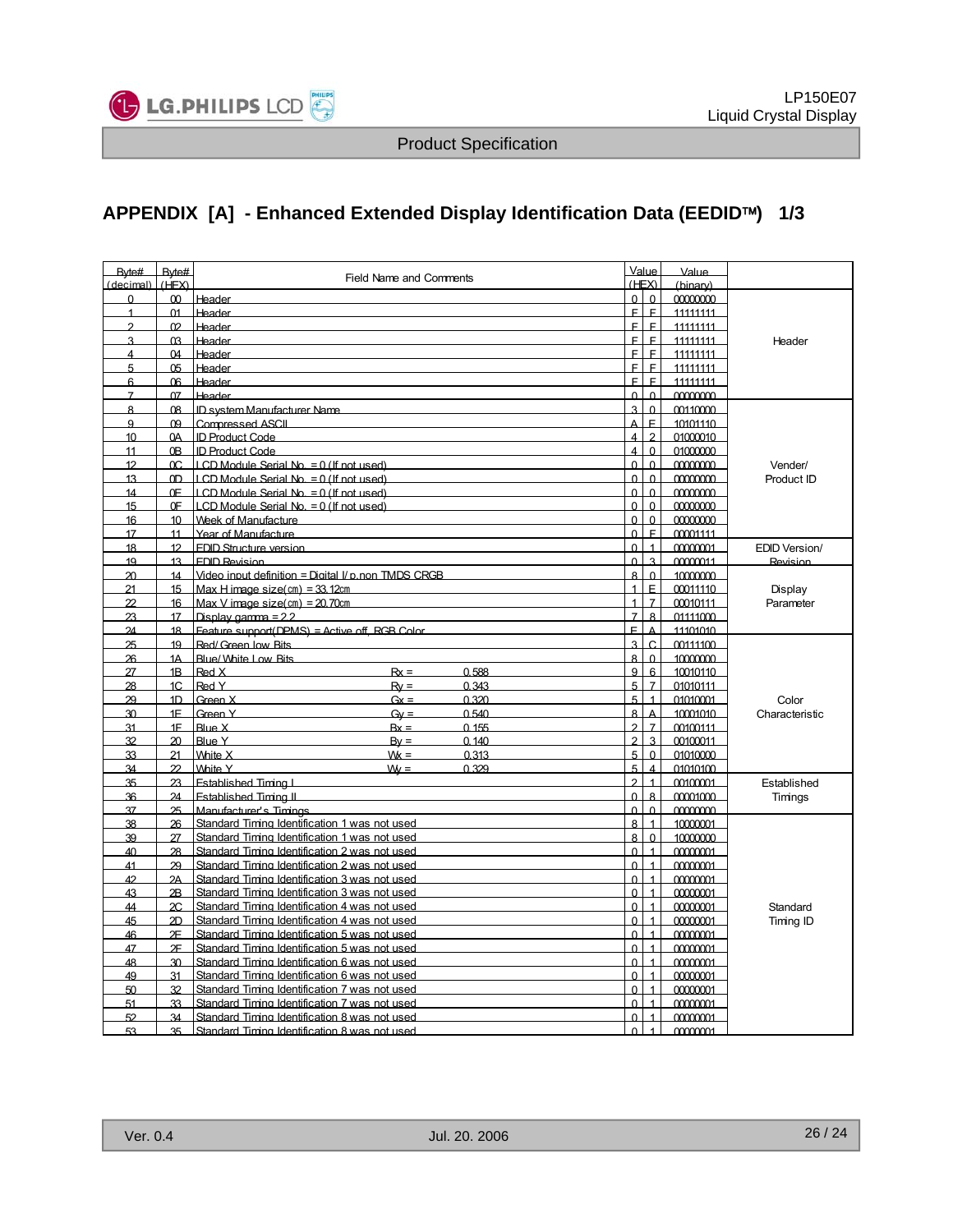

## **APPENDIX [A] - Enhanced Extended Display Identification Data (EEDID**™**) 2/3**

| Byte#<br>(decimal) (HFX) | Byte#          | <b>Field Name and Comments</b>                                                       |                | Value<br>(HFX)          | Value<br>(binary) |             |
|--------------------------|----------------|--------------------------------------------------------------------------------------|----------------|-------------------------|-------------------|-------------|
| 54                       | 36             | Pixel Clock/ 10 000 (LSB)                                                            |                | $3\sqrt{0}$             | 00110000          |             |
| 55                       | 37             | Pixel Clock/ 10 000 (MSB) /                                                          | $\mathfrak{p}$ | A                       | 00101010          |             |
| 56                       | 38             | <b>Horizontal Active</b>                                                             | $\overline{7}$ | 8                       | 01111000          |             |
| 57                       | 39             | Horizontal Blanking                                                                  | $\mathfrak{p}$ | $\Omega$                | 00100000          |             |
| 58                       | 3A             | Horizontal Active : Horizontal Blanking                                              | 5              | $\overline{1}$          | 01010001          |             |
| 59                       | 3 <sub>B</sub> | <b>Vertical Avtive</b>                                                               |                | A                       | 00011010          |             |
| 60                       | 3C             | Vertical Blanking                                                                    |                | $\Omega$                | 00010000          | Detailed    |
| 61                       | 3D             | Vertical Active: Vertical Blanking                                                   |                | $\Omega$                | 01000000          | Timing      |
| 62                       | 3F             | Horizontal Sync. Offset                                                              | 3              | $\Omega$                | 00110000          | Description |
| 63                       | 3F             | Horizontal Sync Pulse Width                                                          |                | $\Omega$                | 01110000          | #1          |
| 64                       | 40             | Vertical Sync Offset: Sync Width                                                     |                | $\overline{3}$          | 00010011          |             |
| 65                       | 41             | Horizontal Vertical Sync Offset/Wdth upper 2bits = 0                                 | $\Omega$       | $\Omega$                | 00000000          |             |
| 66                       | 42             | Horizontal Image Size                                                                | 3              | $\Omega$                | 00110000          |             |
| 67                       | 43             | Vertical Image Size                                                                  | Ë              | $\Delta$                | 11100100          |             |
| 68                       | 44             | Horizontal & Vertical Image Size                                                     |                | $\Omega$                | 00010000          |             |
| 69                       | 45             | Horizontal Border = $0$                                                              | $\Omega$       | $\Omega$                | 00000000          |             |
| 70                       | 46             | Vertical Border = $0$                                                                | n              | $\Omega$                | 00000000          |             |
| 71                       | 47             | Non- interlaced. Normal display, no stereo. Digital separate sync. H/V pol negatives |                | $\mathsf{R}$            | 00011000          |             |
| 72                       | 48             | 50Hz<br>Pixel Clock/ 10,000 (I SB)                                                   |                | $\overline{5}$          | 00100101          |             |
| 73                       | 49             | Pixel Clock/10.000 (MSB) /<br>50Hz                                                   | c              | $\overline{3}$          | 00100011          |             |
| 74                       | 4Α             | <b>Horizontal Active</b>                                                             |                | $\mathbf{8}$            | 01111000          |             |
| 75                       | 4 <sub>B</sub> | Horizontal Blanking                                                                  | $\mathfrak{p}$ | $\Omega$                | 00100000          |             |
| 76                       | 4C             | Horizontal Active: Horizontal Blanking                                               | 5              | $\overline{1}$          | 01010001          |             |
| 77                       | 4D             | <b>Vertical Avtive</b>                                                               | 1              | $\overline{\mathsf{A}}$ | 00011010          |             |
| 78                       | 4F             | Vertical Blanking                                                                    |                | $\Omega$                | 00010000          | Detailed    |
| 79                       | 4F             | Vertical Active: Vertical Blanking                                                   |                | $\Omega$                | 01000000          | Timing      |
| 80                       | 50             | Horizontal Sync. Offset                                                              | 3              | $\Omega$                | 00110000          | Description |
| 81                       | 51             | Horizontal Sync Pulse Width                                                          |                | $\Omega$                | 01110000          | #2          |
| 82                       | 52             | Vertical Sync Offset : Sync Width                                                    |                | $\overline{3}$          | 00010011          |             |
| 83                       | 53             | Horizontal Vertical Sync Offset/Wdth upper 2bits = $0$                               | $\Omega$       | $\Omega$                | 00000000          |             |
| 84                       | 55             | Horizontal Image Size                                                                | 3              | $\Omega$                | 00110000          |             |
| 85                       | 55             | Vertical Image Size                                                                  | Ë              | $\overline{\mathbf{4}}$ | 11100100          |             |
| 86                       | 56             | Horizontal & Vertical Image Size                                                     |                | $\Omega$                | 00010000          |             |
| 87                       | 57             | Horizontal Border = $0$                                                              | $\Omega$       | $\Omega$                | 00000000          |             |
| 88                       | 58             | Vertical Border = $0$                                                                | $\Omega$       | $\Omega$                | 00000000          |             |
| 80                       | 50             | Non-interlaced Normal display no stereo Digital separate sync H/V pol negatives      |                | $\mathbf{a}$            | 00011000          |             |
| $90^{\circ}$             | 5A             | Detailed Timing Descriptor #3                                                        |                | $\Omega$                | 00000000          |             |
| 91                       | 5B             |                                                                                      | $\Omega$       | $\Omega$                | 00000000          |             |
| 92                       | 5С             |                                                                                      | $\Omega$       | $\Omega$                | 0000000           |             |
| 93                       | 5D             | ASCII Data String Tag (Supplier Name)                                                | $\Omega$       | E                       | 00001111          |             |
| $\mathbf{Q}$             | 5F             |                                                                                      | O              | $\Omega$                | 00000000          |             |
| 95                       | 5F             | (Horizontal active pixel / 8)-31                                                     | 9              | $\Omega$                | 10010000          |             |
| 96                       | 60             | Image Aspect Ratio (16:10)                                                           |                | $\overline{3}$          | 01000011          | Detailed    |
| 97                       | 61             | Low Refresh Rate #1(50Hz)                                                            | 3              | $\mathfrak{D}$          | 00110010          | Timing      |
| 98                       | 62             | (Horizontal active pixel / 8)-31                                                     | q              | $\Omega$                | 10010000          | Description |
| 99                       | 63             | Image Aspect Ratio (16:10)                                                           |                | 3                       | 01000011          | #3          |
| 100                      | 64             | Low Refresh Rate #2(40Hz)                                                            | $\mathfrak{p}$ | $\mathsf{a}$            | 00101000          |             |
| 101                      | 65             | Brightness (1/10nit)                                                                 |                | $\overline{\mathbf{4}}$ | 00010100          |             |
| 102                      | 66             | Feature flag(TN mode).                                                               | $\Omega$       | $\overline{1}$          | 00000001          |             |
| 103                      | 67             | Reserved 00h                                                                         | $\Omega$       | $\Omega$                | 00000000          |             |
| 104                      | 68             | EISA manufacturer code(3 Character ID)                                               | 3              | $\overline{2}$          | 00110010          |             |
| 105                      | 69             | Compressed ASCII                                                                     | $\Omega$       | $\overline{C}$          | 00001100          |             |
| 106                      | 6A             | Panel Supplier Reserved - Product code                                               | 5              | $\overline{3}$          | 01010011          |             |
| 107                      | 6 <sub>R</sub> | (Hex. I SB first)                                                                    | $\mathcal{L}$  | $\overline{1}$          | 00100001          |             |